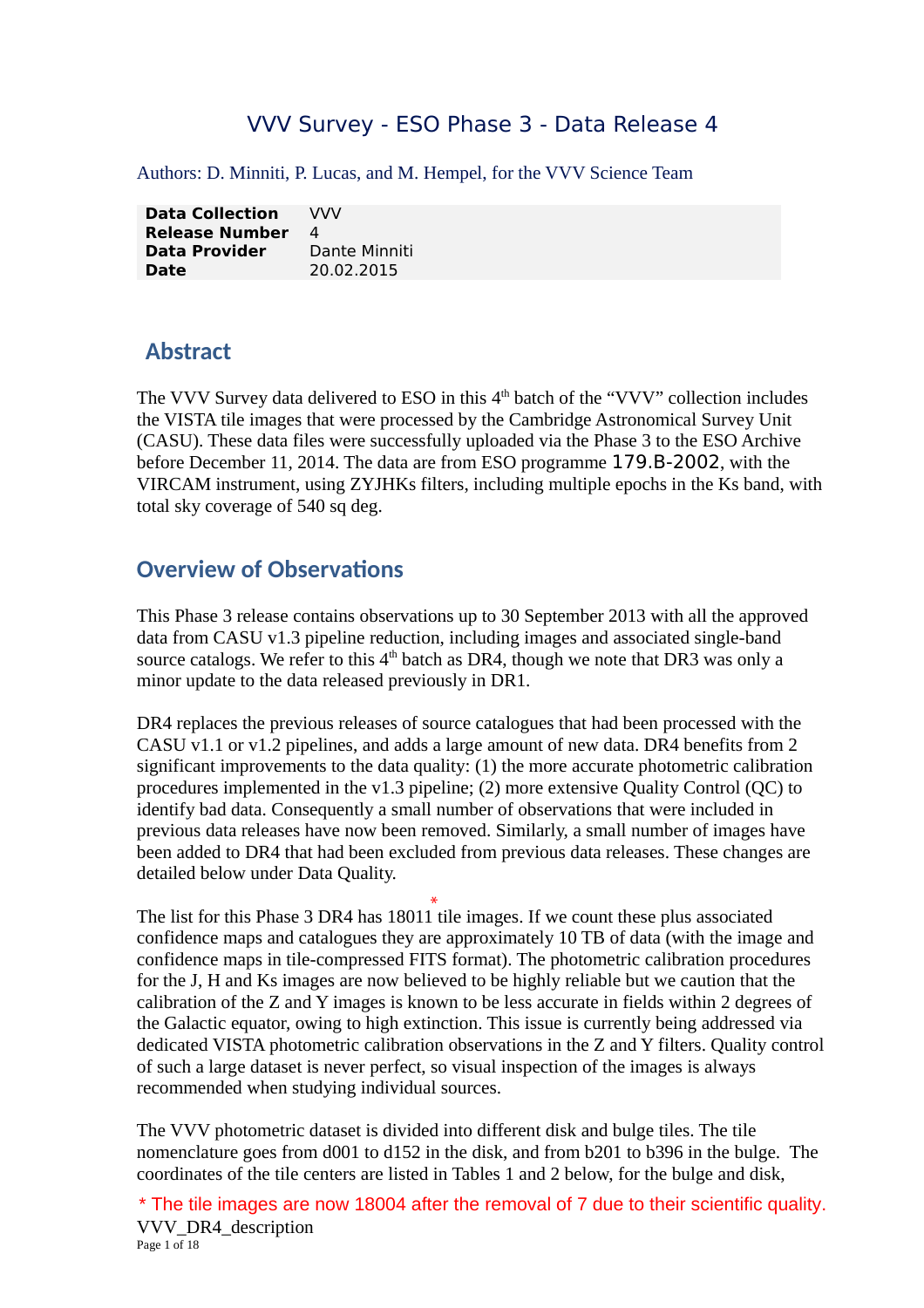respectively. These Tables contain the tile ID, Equatorial coordinates RA and DEC (J2000), and Galactic coordinates l and b in degrees. The map with the field IDs is shown in Figures 1a and 1b, overlapped on the extinction map of the inner Milky Way from Schlegel et al. 1997.



Figure 1. Maps showing the VVV tile numbers for: (a) bulge; and (b) disk.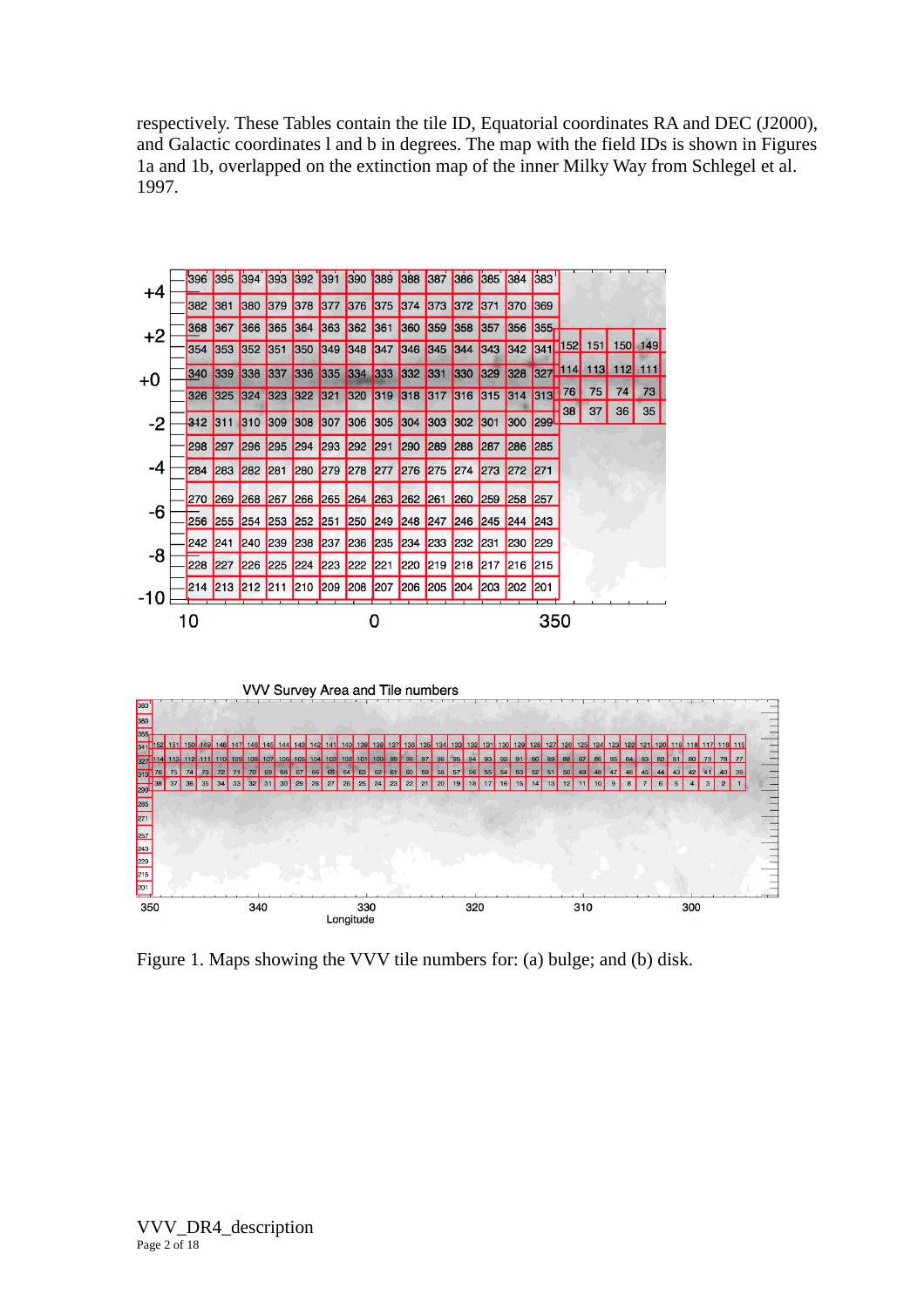# **Release Content**

TABLE 1: Bulge tiles coordinates and number of epochs

| ID          | RA           | <b>Dec</b>     | Longitude | Latitude   | Z              | Y              | $\mathbf{I}$   | H              | Κs |
|-------------|--------------|----------------|-----------|------------|----------------|----------------|----------------|----------------|----|
| b201        | 18:04:24.384 | $-41:44:53.52$ | 350.74816 | $-9.68974$ | $\mathbf{1}$   | $\mathbf{1}$   | $\mathbf{1}$   | 1              | 41 |
| b202        | 18:08:00.144 | $-40:27:29.88$ | 352.22619 | $-9.68971$ | 1              | $\mathbf{1}$   | $\mathbf{1}$   | 1              | 41 |
| b203        | 18:11:29.496 | $-39:09:52.92$ | 353.70409 | $-9.68973$ | 1              | $\mathbf 1$    | $\mathbf{1}$   | 1              | 46 |
| b204        | 18:14:52.992 | $-37:52:03.36$ | 355.18207 | $-9.68974$ | $\mathbf 1$    | $\mathbf{1}$   | $\mathbf{1}$   | 1              | 37 |
| b205        | 18:18:11.136 | $-36:34:02.64$ | 356.66012 | $-9.68976$ | 1              | 2              | $\mathbf{1}$   | 1              | 37 |
| b206        | 18:21:24.360 | $-35:15:52.20$ | 358.13813 | $-9.68975$ | 1              | $\mathbf{1}$   | $\mathbf{1}$   | 1              | 42 |
| b207        | 18:24:33.096 | $-33:57:33.48$ | 359.61607 | $-9.68977$ | 1              | $\mathbf{1}$   | $\mathbf{1}$   | 1              | 44 |
| <b>b208</b> | 18:27:37.728 | $-32:39:07.20$ | 1.09399   | $-9.68974$ | 1              | $\mathbf{1}$   | $\mathbf{1}$   | 1              | 43 |
| b209        | 18:30:38.640 | $-31:20:34.08$ | 2.5720    | $-9.68971$ | 1              | $\mathbf{1}$   | $\mathbf{1}$   | 1              | 45 |
| b210        | 18:33:36.168 | $-30:01:55.56$ | 4.04998   | $-9.68973$ | $\mathbf{1}$   | $\overline{1}$ | $\mathbf{1}$   | $\mathbf{1}$   | 46 |
| b211        | 18:36:30.624 | $-28:43:12.36$ | 5.52796   | $-9.68978$ | 1              | $\mathbf{1}$   | $\mathbf{1}$   | 1              | 41 |
| b212        | 18:39:22.272 | $-27:24:25.20$ | 7.00593   | $-9.68975$ | $\overline{4}$ | 4              | $\mathbf{1}$   | 1              | 35 |
| b213        | 18:42:11.424 | $-26:05:34.80$ | 8.48396   | $-9.68974$ | 3              | 4              | 1              | 1              | 42 |
| b214        | 18:44:58.320 | $-24:46:42.24$ | 9.96193   | $-9.68974$ | 1              | 1              | $\overline{2}$ | 3              | 44 |
| b215        | 17:59:15.960 | $-41:13:55.92$ | 350.74595 | $-8.59756$ | 1              | $\overline{1}$ | $\mathbf{1}$   | 1              | 40 |
| b216        | 18:02:55.992 | $-39:57:07.92$ | 352.21956 | $-8.59753$ | $\mathbf 1$    | $\overline{1}$ | $\mathbf{1}$   | 1              | 44 |
| b217        | 18:06:29.472 | $-38:40:04.08$ | 353.69327 | $-8.59756$ | 1              | $\mathbf{1}$   | $\mathbf{1}$   | 1              | 45 |
| b218        | 18:09:56.880 | $-37:22:46.56$ | 355.16684 | $-8.59757$ | $\overline{2}$ | $\mathbf{1}$   | $\mathbf{1}$   | 1              | 39 |
| b219        | 18:13:18.768 | $-36:05:16.08$ | 356.64051 | $-8.59760$ | 2              | $\overline{2}$ | $\mathbf{1}$   | 1              | 37 |
| b220        | 18:16:35.568 | $-34:47:34.08$ | 358.11423 | $-8.59759$ | 1              | $\mathbf{1}$   | $\mathbf{1}$   | 1              | 40 |
| b221        | 18:19:47.688 | $-33:29:42.36$ | 359.58781 | $-8.59757$ | $\mathbf{1}$   | $\mathbf{1}$   | $\mathbf{1}$   | 1              | 46 |
| b222        | 18:22:55.560 | $-32:11:41.28$ | 1.06151   | $-8.59755$ | $\mathbf{1}$   | $\overline{1}$ | $\mathbf{1}$   | 1              | 45 |
| b223        | 18:25:59.544 | $-30:53:32.28$ | 2.53522   | $-8.59757$ | 1              | $\mathbf{1}$   | $\mathbf{1}$   | 1              | 45 |
| b224        | 18:28:59.952 | $-29:35:16.80$ | 4.0088    | $-8.59759$ | 1              | $\mathbf 1$    | $\mathbf{1}$   | 1              | 46 |
| b225        | 18:31:57.120 | $-28:16:54.84$ | 5.4825    | $-8.59755$ | 2              | $\overline{2}$ | $\mathbf{1}$   | 1              | 38 |
| b226        | 18:34:51.360 | $-26:58:27.84$ | 6.9562    | $-8.59757$ | 1              | $\mathbf{1}$   | $\mathbf 1$    | 1              | 39 |
| b227        | 18:37:42.912 | $-25:39:56.88$ | 8.42977   | $-8.59756$ | 4              | 3              | $\mathbf 1$    | 1              | 43 |
| b228        | 18:40:32.088 | $-24:21:21.96$ | 9.9035    | $-8.59757$ | 1              | $\overline{1}$ | $\overline{2}$ | $\overline{2}$ | 44 |
| b229        | 17:54:12.456 | $-40:42:07.56$ | 350.74383 | $-7.50542$ | 1              | $\mathbf{1}$   | $\mathbf{1}$   | $\mathbf 1$    | 44 |
| b230        | 17:57:56.496 | $-39:25:54.48$ | 352.2138  | $-7.50537$ | $\mathbf 1$    | 1              | $\mathbf{1}$   | 1              | 38 |
| b231        | 18:01:33.792 | $-38:09:24.48$ | 353.68363 | $-7.50537$ | 3              | 3              | 1              | $\overline{1}$ | 40 |
| b232        | 18:05:04.920 | $-36:52:38.28$ | 355.15359 | $-7.50541$ | $\overline{2}$ | 2              | 1              | 1              | 36 |
| b233        | 18:08:30.312 | $-35:35:38.04$ | 356.62342 | $-7.50539$ | $\mathbf 1$    | $\mathbf{1}$   | 1              | 1              | 40 |
| b234        | 18:11:50.472 | $-34:18:24.48$ | 358.09337 | $-7.50535$ | $\mathbf 1$    | $\mathbf 1$    | $\overline{2}$ | $\mathsf 3$    | 37 |
| b235        | 18:15:05.832 | $-33:00:59.76$ | 359.56322 | $-7.50542$ | 1              | $\mathbf 1$    | $\overline{2}$ | $\overline{2}$ | 45 |
| b236        | 18:18:16.752 | $-31:43:24.24$ | 1.03312   | $-7.50538$ | $\mathbf 1$    | $\mathbf 1$    | $\mathbf 1$    | $\overline{1}$ | 37 |
| b237        | 18:21:23.640 | $-30:25:39.36$ | 2.50307   | $-7.50541$ | $\mathbf 1$    | $\mathbf 1$    | $\mathbf 1$    | $\mathbf 1$    | 38 |
| b238        | 18:24:26.808 | $-29:07:46.20$ | 3.9730    | $-7.50540$ | $\mathbf 1$    | $\mathbf{1}$   | $\overline{2}$ | 2              | 41 |
| b239        | 18:27:26.568 | $-27:49:45.84$ | 5.44287   | $-7.50536$ | 1              | $\mathbf 1$    | $\mathbf 1$    | $\mathbf 1$    | 36 |
| b240        | 18:30:23.256 | $-26:31:39.36$ | 6.91271   | $-7.50540$ | $\mathbf 1$    | $\overline{2}$ | $\mathbf 1$    | $\mathbf{1}$   | 42 |
| b241        | 18:33:17.136 | $-25:13:27.12$ | 8.38261   | $-7.50541$ | 1              | $\mathbf{1}$   | $\mathbf{1}$   | 1              | 36 |
| b242        | 18:36:08.472 | $-23:55:10.20$ | 9.85251   | $-7.50542$ | 1              | $\mathbf 1$    | $\mathbf 1$    | 1              | 35 |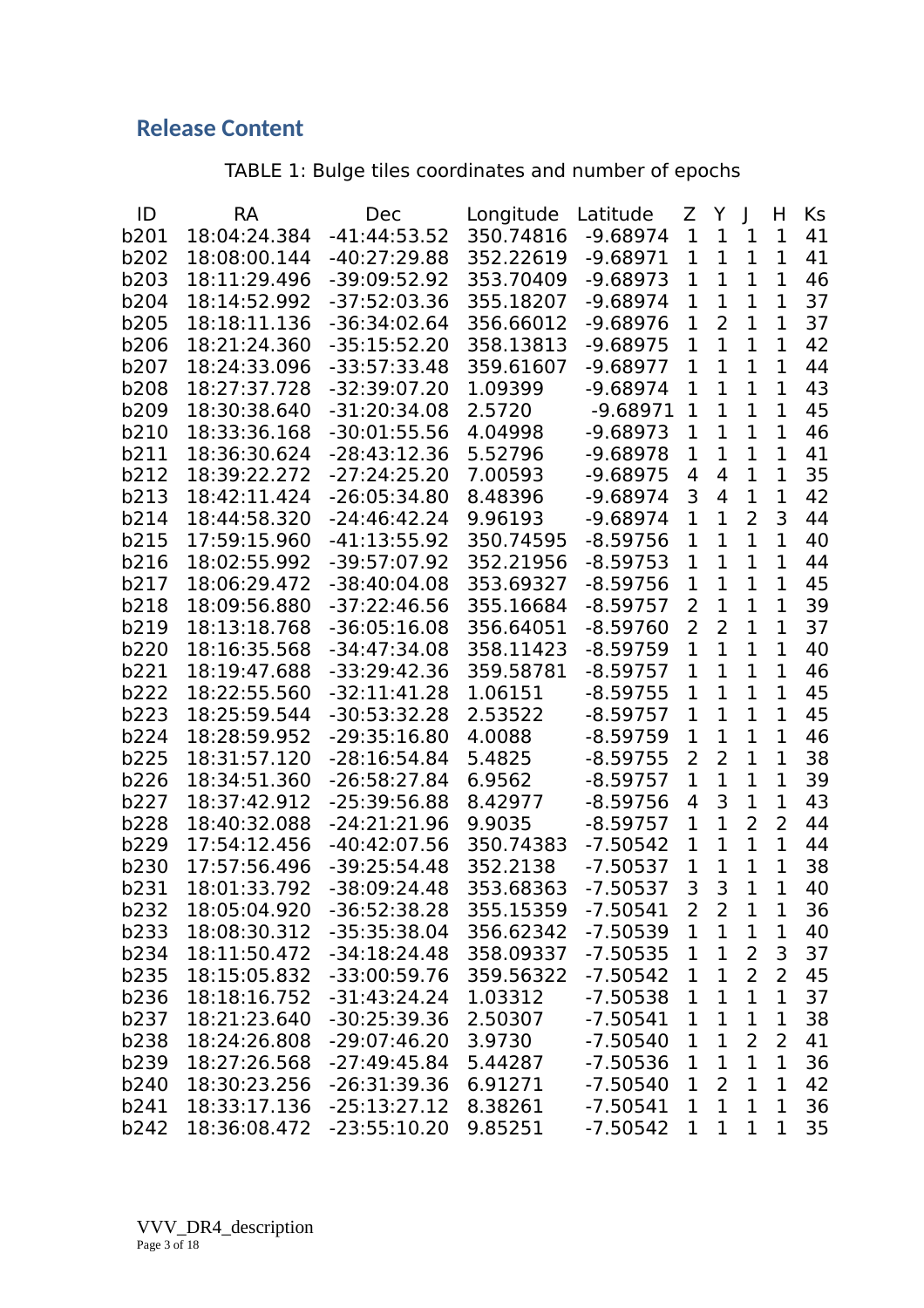| <b>b243</b>      | 17:49:13.848 | $-40:09:29.16$            | 350.74206 | $-6.41324$ | $\mathbf{1}$   | $\mathbf{1}$   | $\mathbf{1}$   | 1              | 42 |
|------------------|--------------|---------------------------|-----------|------------|----------------|----------------|----------------|----------------|----|
| <b>b244</b>      | 17:53:01.608 | $-38:53:51.72$            | 352.20875 | $-6.41323$ | $\mathbf{1}$   | $\mathbf{1}$   | $\mathbf{1}$   | 1              | 41 |
| <b>b245</b>      | 17:56:42.504 | $-37:37:54.84$            | 353.67546 | $-6.41323$ | $\overline{2}$ | $\overline{2}$ | $\mathbf{1}$   | $\mathbf 1$    | 37 |
| <b>b246</b>      | 18:00:17.064 | $-36:21:40.32$            | 355.14219 | $-6.41321$ | $\mathbf{1}$   | $\overline{2}$ | $\mathbf{1}$   | 1              | 37 |
| <b>b247</b>      | 18:03:45.792 | $-35:05:09.96$            | 356.60888 | $-6.41323$ | $\mathbf{1}$   | 1              | $\mathbf{1}$   | 1              | 41 |
| <b>b248</b>      | 18:07:09.120 | $-33:48:25.20$            | 358.0755  | $-6.41322$ | $\mathbf{1}$   | $\mathbf{1}$   | $\mathbf{1}$   | $\mathbf 1$    | 37 |
| b <sub>249</sub> | 18:10:27.504 | $-32:31:27.12$            | 359.54218 | $-6.41323$ | $\mathbf{1}$   | $\mathbf{1}$   | $\overline{2}$ | $\mathbf 1$    | 45 |
| <b>b250</b>      | 18:13:41.328 | $-31:14:17.16$            | 1.00886   | $-6.41325$ | $\mathbf{1}$   | 1              | $\mathbf{1}$   | $\overline{1}$ | 39 |
| <b>b251</b>      | 18:16:50.952 | $-29:56:56.04$            | 2.47562   | $-6.41319$ | $\mathbf{1}$   | $\mathbf{1}$   | $\overline{2}$ | $\overline{2}$ | 39 |
| b <sub>252</sub> | 18:19:56.736 | $-28:39:25.92$            | 3.94224   | $-6.41326$ | $\mathbf{1}$   | $\mathbf{1}$   | $\overline{2}$ | $\overline{2}$ | 40 |
| <b>b253</b>      | 18:22:58.968 | $-27:21:46.80$            | 5.40892   | $-6.41319$ | $\overline{2}$ | $\overline{2}$ | $\mathbf{1}$   | $\mathbf{1}$   | 37 |
| <b>b254</b>      | 18:25:58.008 | $-26:04:00.12$            | 6.87563   | $-6.41325$ | $\mathbf{1}$   | $\mathbf{1}$   | $\mathbf{1}$   | 1              | 42 |
| <b>b255</b>      | 18:28:54.072 | $-24:46:06.60$            | 8.34231   | $-6.41319$ | $\mathbf{1}$   | $\mathbf{1}$   | $\mathbf{1}$   | $\mathbf{1}$   | 37 |
| <b>b256</b>      | 18:31:47.496 | -23:28:07.32              | 9.80903   | $-6.41325$ | $\mathbf{1}$   | $\overline{1}$ | $\mathbf{1}$   | $\mathbf{1}$   | 34 |
| <b>b</b> 257     | 17:44:20.112 | -39:36:02.16              | 350.74076 | $-5.32104$ | $\mathbf{1}$   | $\mathbf{1}$   | $\mathbf{1}$   | $\mathbf{1}$   | 52 |
| <b>b258</b>      | 17:48:11.328 | $-38:20:59.64$            | 352.20485 | $-5.32102$ | $\mathbf{1}$   | $\mathbf{1}$   | 3              | 3              | 54 |
| b259             | 17:51:55.560 | $-37:05:36.24$            | 353.66885 | $-5.32101$ | $\mathbf{1}$   | $\mathbf{1}$   | $\mathbf{1}$   | $\overline{2}$ | 48 |
| <b>b260</b>      | 17:55:33.360 | $-35:49:53.40$            | 355.13291 | $-5.32104$ | $\overline{2}$ | $\overline{2}$ | 3              | $\overline{2}$ | 51 |
| b261             | 17:59:05.184 | $-34:33:52.92$            | 356.59692 | $-5.32103$ | $\mathbf{1}$   | $\mathbf{1}$   | $\overline{2}$ | $\overline{2}$ | 62 |
| b262             | 18:02:31.512 | $-33:17:36.24$            | 358.06096 | $-5.32105$ | $\mathbf{1}$   | $\mathbf{1}$   | $\mathbf{1}$   | $\mathbf 1$    | 61 |
| <b>b263</b>      | 18:05:52.752 | $-32:01:04.80$            | 359.525   | $-5.32104$ | $\mathbf{1}$   | 1              | $\mathbf{1}$   | $\mathbf{1}$   | 76 |
| <b>b264</b>      | 18:09:09.288 | $-30:44:20.04$            | 0.98899   | $-5.32099$ | $\mathbf{1}$   | $\mathbf{1}$   | $\mathbf{1}$   | 1              | 75 |
| <b>b265</b>      | 18:12:21.528 | $-29:27:23.40$            | 2.45295   | $-5.32106$ | $\mathbf{1}$   | $\mathbf{1}$   | 1              | $\mathbf 1$    | 49 |
| <b>b266</b>      | 18:15:29.784 | $-28:10:15.24$            | 3.91703   | $-5.32105$ | $\mathbf{1}$   | $\mathbf{1}$   | $\mathbf{1}$   | 1              | 49 |
| <b>b267</b>      | 18:18:34.368 | $-26:52:57.36$            | 5.38103   | $-5.32101$ | $\mathbf{1}$   | $\mathbf{1}$   | $\overline{2}$ | $\overline{2}$ | 47 |
| <b>b268</b>      | 18:21:35.616 | -25:35:30.48              | 6.84507   | $-5.32101$ | $\mathbf{1}$   | $\mathbf{1}$   | 3              | $\overline{2}$ | 46 |
| b <sub>269</sub> | 18:24:33.792 | $-24:17:55.68$            | 8.30909   | $-5.3210$  | $\mathbf{1}$   | 1              | $\overline{2}$ | $\overline{2}$ | 46 |
| <b>b270</b>      | 18:27:29.184 | $-23:00:14.04$            | 9.77309   | $-5.32107$ | $\mathbf{1}$   | $\overline{1}$ | $\mathbf{1}$   | $\overline{1}$ | 46 |
| b271             |              | 17:39:31.128 -39:01:49.44 | 350.73953 | -4.22883   | $\mathbf{1}$   | $\mathbf{1}$   | $\mathbf{1}$   | $\mathbf 1$    | 46 |
| b272             | 17:43:25.536 | -37:47:22.20              | 352.20141 | $-4.22884$ | $\mathbf{1}$   | $\mathbf{1}$   | $\mathbf{1}$   | $\mathbf{1}$   | 46 |
| <b>b</b> 273     | 17:47:12.888 | -36:32:31.92              | 353.66332 | -4.22886   | $\mathbf{1}$   | $\mathbf{1}$   | $\mathbf{1}$   | $\mathbf{1}$   | 51 |
| <b>b</b> 274     | 17:50:53.688 | -35:17:20.76              | 355.12516 | -4.2289    | $\mathbf{1}$   | $\mathbf{1}$   | $\mathbf{1}$   | $\mathbf{1}$   | 51 |
| b275             | 17:54:28.416 | $-34:01:49.80$            | 356.58709 | $-4.22886$ | $\mathbf{1}$   | $\mathbf{1}$   | $\mathbf{1}$   | $\mathbf{1}$   | 47 |
| <b>b276</b>      |              | 17:57:57.528 -32:46:01.20 | 358.04898 | -4.22882   | $\mathbf{1}$   | $\mathbf{1}$   | 5              | 5              | 53 |
| <b>b</b> 277     |              | 18:01:21.456 -31:29:56.40 | 359.51088 | $-4.22881$ | $\mathbf{1}$   | $\mathbf{1}$   | 6              | 6              | 53 |
| <b>b278</b>      | 18:04:40.584 | -30:13:36.84              | 0.97275   | $-4.22884$ | $\mathbf{1}$   | $\mathbf{1}$   | $\mathbf{1}$   | $\mathbf{1}$   | 50 |
| b279             |              | 18:07:55.272 -28:57:03.60 | 2.43463   | -4.22884   | $\mathbf{1}$   | $\mathbf{1}$   | $\mathbf{1}$   | $\mathbf{1}$   | 51 |
| <b>b280</b>      | 18:11:05.880 | -27:40:17.76              | 3.89659   | -4.22886   | $\overline{2}$ | 2              | $\mathbf{1}$   | $\mathbf{1}$   | 50 |
| <b>b281</b>      | 18:14:12.696 | -26:23:20.76              | 5.35849   | -4.22883   | $\mathbf{1}$   | $\mathbf{1}$   | $\mathbf{1}$   | $\mathbf{1}$   | 45 |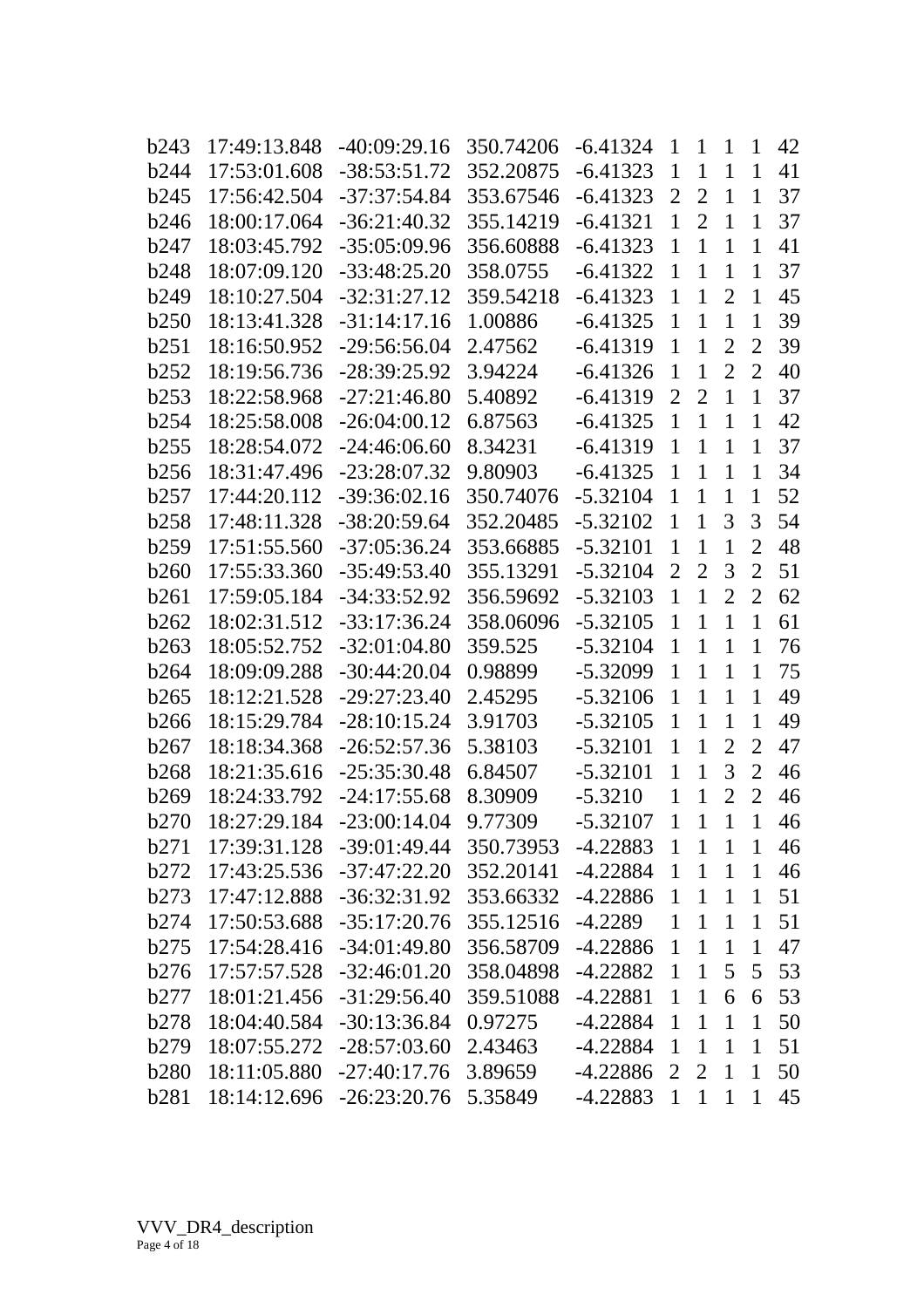| b282             | 18:17:16.056              | $-25:06:13.68$                    | 6.82039            | $-4.22886$   | $\mathbf{1}$   | $\overline{2}$ | $\mathbf{1}$   | 1              | 45 |
|------------------|---------------------------|-----------------------------------|--------------------|--------------|----------------|----------------|----------------|----------------|----|
| <b>b283</b>      | 18:20:16.224              | $-23:48:57.60$                    | 8.28222            | $-4.22888$   | $\mathbf{1}$   | $\mathbf{1}$   | $\mathbf{1}$   | $\mathbf{1}$   | 46 |
| <b>b284</b>      | 18:23:13.488              | $-22:31:32.88$                    | 9.74416            | $-4.22889$   | $\mathbf{1}$   | $\mathbf{1}$   | $\mathbf{1}$   | $\mathbf{1}$   | 47 |
| <b>b285</b>      | 17:34:46.896              | $-38:26:51.72$                    | 350.73871          | $-3.13666$   | $\mathbf{1}$   | $\mathbf{1}$   | $\overline{2}$ | $\overline{2}$ | 55 |
| <b>b286</b>      | 17:38:44.256              | $-37:12:59.40$                    | 352.19896          | $-3.1367$    | $\mathbf{1}$   | $\mathbf{1}$   | $\mathbf{1}$   | $\mathbf{1}$   | 54 |
| b287             | 17:42:34.488              | $-35:58:41.88$                    | 353.65931          | $-3.1367$    | $\mathbf{1}$   | $\overline{2}$ | $\mathbf{1}$   | $\mathbf{1}$   | 47 |
| <b>b288</b>      | 17:46:18.096              | $-34:44:01.68$                    | 355.11962 -3.13673 |              | $\mathbf{1}$   | $\mathbf{1}$   | $\overline{2}$ | $\overline{2}$ | 50 |
| b289             | 17:49:55.536              | $-33:29:00.24$                    | 356.57994 -3.13668 |              | $\mathbf{1}$   | $\mathbf{1}$   | $\mathbf{1}$   | $\mathbf{1}$   | 51 |
| b290             | 17:53:27.288              | $-32:13:39.72$                    | 358.04023          | -3.13673     | $\mathbf{1}$   | $\overline{2}$ | $\overline{2}$ | $\mathbf{1}$   | 50 |
| b291             | 17:56:53.736              | $-30:58:01.20$                    | 359.50054          | $-3.13672$   | $\mathbf{1}$   | $\mathbf{1}$   | $\mathbf{1}$   | $\overline{2}$ | 50 |
| b292             | 18:00:15.264              | $-29:42:06.12$                    | 0.96088            | $-3.13663$   | $\mathbf{1}$   | $\mathbf{1}$   | $\mathbf{1}$   | $\overline{2}$ | 48 |
| <b>b293</b>      | 18:03:32.280              | $-28:25:56.28$                    | 2.4212             | $-3.13666$   | $\mathbf{1}$   | $\mathbf{1}$   | $\mathbf{1}$   | $\mathbf{1}$   | 91 |
| b <sub>294</sub> | 18:06:45.096              | $-27:09:32.76$                    | 3.8815             | $-3.13671$   | $\mathbf{1}$   | $\mathbf{1}$   | $\mathbf{1}$   | $\mathbf{1}$   | 90 |
| b295             | 18:09:54.024              | $-25:52:56.64$                    | 5.34179            | $-3.13672$   | $\mathbf{1}$   | $\mathbf{1}$   | $\mathbf{1}$   | $\mathbf{1}$   | 92 |
| <b>b296</b>      | 18:12:59.352              | $-24:36:09.00$                    | 6.80204            | $-3.13666$   | $\mathbf{1}$   | $\overline{2}$ | $\overline{2}$ | $\overline{2}$ | 94 |
| b297             | 18:16:01.416              | $-23:19:10.92$                    | 8.26235            | $-3.13668$   | $\mathbf{1}$   | $\mathbf{1}$   | $\mathbf{1}$   | $\mathbf{1}$   | 41 |
| <b>b298</b>      | 18:19:00.456              | $-22:02:03.12$                    | 9.72271            | $-3.13666$   | 3              | $\mathbf{1}$   | 1              | 1              | 42 |
| b299             | 17:30:07.272              | $-37:51:11.88$                    | 350.73789          | $-2.04453$   | $\mathbf{1}$   | $\mathbf{1}$   | $\overline{2}$ | $\overline{2}$ | 55 |
| <b>b300</b>      | 17:34:07.344              | $-36:37:53.76$                    | 352.19711          | $-2.04451$   | $\mathbf{1}$   | $\overline{2}$ | $\mathbf{1}$   | $\mathbf{1}$   | 55 |
| <b>b301</b>      | 17:38:00.240              | $-35:24:09.00$                    | 353.65635          | $-2.04453$   | $\mathbf{1}$   | $\mathbf{1}$   | $\overline{2}$ | $\overline{2}$ | 51 |
| <b>b302</b>      | 17:41:46.440              | $-34:09:59.40$                    | 355.11565          | $-2.04449$   | $\mathbf{1}$   | $\mathbf{1}$   | $\mathbf{1}$   | $\overline{2}$ | 50 |
| <b>b</b> 303     | 17:45:26.424              | $-32:55:27.48$                    | 356.57487          | $-2.04453$   | -1             | $\mathbf{1}$   | $\mathbf{1}$   | $\mathbf{1}$   | 51 |
| <b>b304</b>      | 17:49:00.600              | $-31:40:34.32$                    | 358.03411          | $-2.04446$   | $\mathbf{1}$   | $\mathbf{1}$   | $\mathbf{1}$   | 1              | 51 |
| <b>b305</b>      | 17:52:29.424              | $-30:25:22.08$                    | 359.49334          | $-2.04452$ 2 |                | $\overline{2}$ | $\overline{2}$ | $\mathbf{1}$   | 51 |
| <b>b306</b>      | 17:55:53.256              | $-29:09:51.84$                    | 0.95261            | $-2.04456$   | $\mathbf{1}$   | $\mathbf{1}$   | $\mathbf{1}$   | $\mathbf{1}$   | 48 |
| <b>b307</b>      | 17:59:12.432              | $-27:54:05.04$                    | 2.41186            | $-2.04451$   | $\mathbf{1}$   | $\mathbf{1}$   | $\mathbf{1}$   | $\mathbf{1}$   | 91 |
| <b>b308</b>      | 18:02:27.312              | $-26:38:03.12$                    | 3.87111            | $-2.04447$   | $\overline{1}$ | 1              | $\mathbf{1}$   | 1              | 92 |
| <b>b309</b>      | 18:05:38.232              | $-25:21:47.52$                    | 5.33034            | $-2.04451$   | $\mathbf{1}$   | $\mathbf{1}$   | $\mathbf{1}$   | $\overline{1}$ | 94 |
| <b>b310</b>      | 18:08:45.480 -24:05:18.96 |                                   | 6.78962            | $-2.04454$ 1 |                | $\mathbf{1}$   | $\mathbf{1}$   | $\mathbf{1}$   | 96 |
| <b>b311</b>      | 18:11:49.320 -22:48:38.52 |                                   | 8.24891            | $-2.04449$ 1 |                | $\mathbf{1}$   | $\overline{2}$ | $\mathbf{1}$   | 40 |
| <b>b</b> 312     |                           | 18:14:50.040 -21:31:47.64         | 9.70816            | $-2.04447$ 1 |                | $\overline{4}$ | $\mathbf{1}$   | $\mathbf{1}$   | 40 |
| <b>b</b> 313     |                           | 17:25:32.232 -37:14:49.92         | 350.73753          | $-0.95236$ 1 |                | $\mathbf{1}$   | $\mathbf{1}$   | $\mathbf{1}$   | 47 |
| <b>b</b> 314     | 17:29:34.800              | $-36:02:05.64$                    | 352.19625          | $-0.9523$    | $\mathbf{1}$   | $\mathbf{1}$   | $\mathbf{1}$   | $\mathbf{1}$   | 47 |
| <b>b</b> 315     | 17:33:30.168              | -34:48:52.92                      | 353.65504          | $-0.95232$ 1 |                | $\mathbf{1}$   | $\mathbf{1}$   | $\mathbf{1}$   | 53 |
| <b>b</b> 316     |                           | 17:37:18.768 -33:35:14.28         | 355.11368          | $-0.95231$ 1 |                | $\mathbf{1}$   | $\mathbf{1}$   | $\mathbf{1}$   | 53 |
| <b>b</b> 317     | 17:41:01.104              | $-32:21:10.80$                    | 356.57248          | $-0.95229$ 1 |                | $\mathbf{1}$   | $\mathbf{1}$   | $\mathbf{1}$   | 47 |
| <b>b318</b>      |                           | 17:44:37.584 -31:06:45.00         | 358.03121          | $-0.9523$    | $\mathbf{1}$   | $\mathbf{1}$   | $\mathbf{1}$   | $\mathbf{1}$   | 46 |
| <b>b319</b>      |                           | 17:48:08.616 -29:51:58.32         | 359.48996          | $-0.95233$ 1 |                | $\mathbf{1}$   | 5 <sup>1</sup> | $\overline{4}$ | 53 |
| <b>b320</b>      | 17:51:34.560              | $-28:36:52.56$                    | 0.94861            | $-0.95235$ 1 |                | $\mathbf{1}$   | $\mathbf{1}$   | $\mathbf{1}$   | 49 |
| <b>b321</b>      |                           | 17:54:55.800 -27:21:28.44 2.40742 |                    | $-0.95234$ 1 |                | 2 <sup>7</sup> | $\mathbf{1}$   | $\mathbf{1}$   | 50 |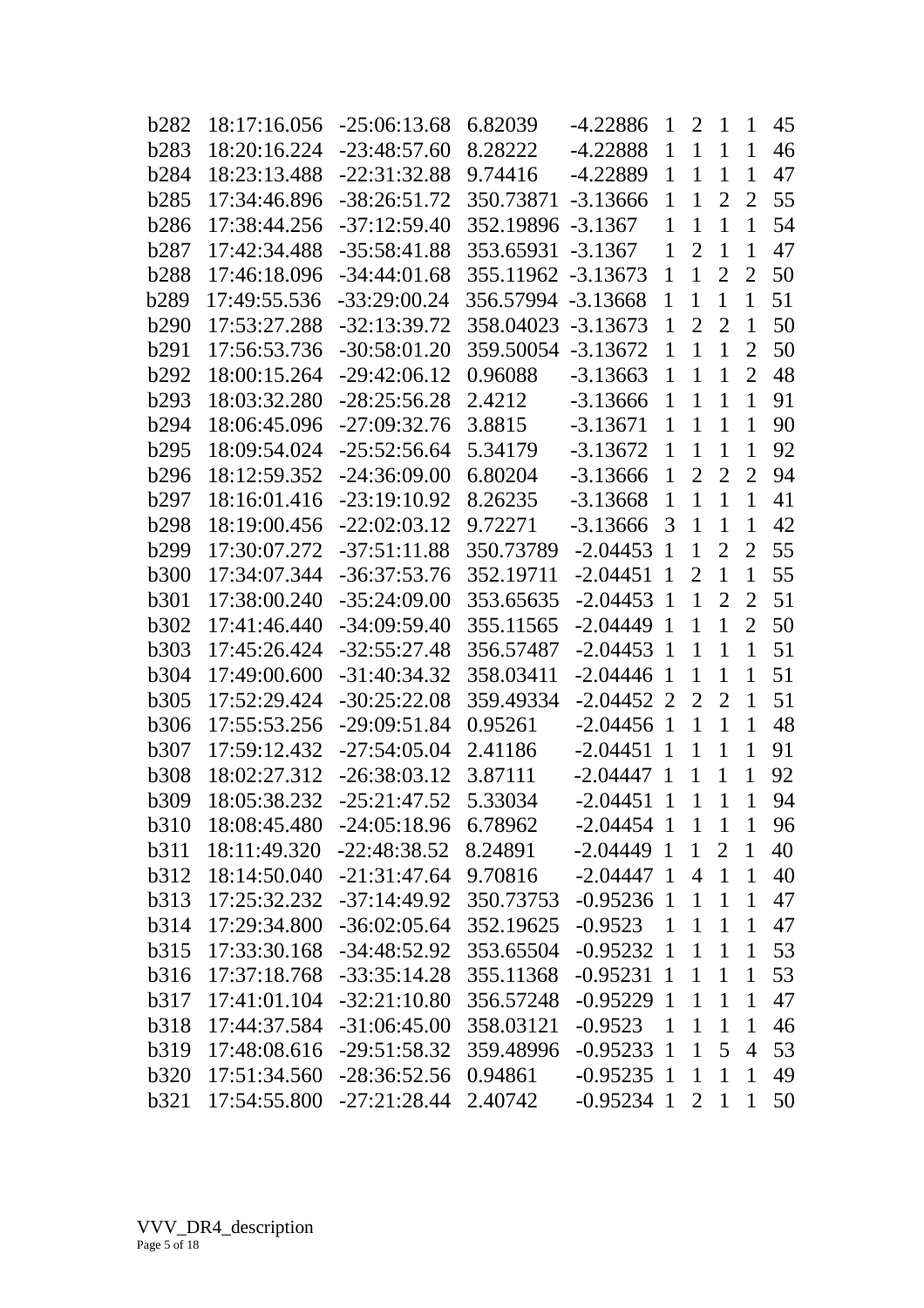| b322         | 17:58:12.648 | $-26:05:48.12$ | 3.86612                                                                                                                                                                                          | $-0.95234$ | $\overline{2}$                                                                          | $\overline{2}$ | $\mathbf{1}$   | $\mathbf{1}$   | 51 |
|--------------|--------------|----------------|--------------------------------------------------------------------------------------------------------------------------------------------------------------------------------------------------|------------|-----------------------------------------------------------------------------------------|----------------|----------------|----------------|----|
| b323         | 18:01:25.416 | $-24:49:52.68$ | 5.32477                                                                                                                                                                                          | $-0.95232$ | $\mathbf{1}$                                                                            | $\mathbf{1}$   | $\mathbf{1}$   | 1              | 46 |
| <b>b324</b>  | 18:04:34.440 | $-23:33:42.84$ | 6.78355                                                                                                                                                                                          | $-0.95232$ | $\mathbf{1}$                                                                            | $\mathbf{1}$   | $\mathbf{1}$   | $\mathbf 1$    | 46 |
| <b>b325</b>  | 18:07:39.984 | $-22:17:20.40$ | 8.24226                                                                                                                                                                                          | $-0.95238$ | 3                                                                                       | $\overline{2}$ | 1              | 1              | 46 |
| <b>b326</b>  | 18:10:42.288 | $-21:00:45.72$ | 9.70101                                                                                                                                                                                          | $-0.95231$ | $\mathbf{1}$                                                                            | $\overline{2}$ | 1              | 1              | 47 |
| <b>b327</b>  | 17:21:01.656 | $-36:37:48.00$ | 350.73744                                                                                                                                                                                        | 0.13984    | $\mathbf{1}$                                                                            | $\mathbf{1}$   | $\mathbf{1}$   | $\mathbf{1}$   | 52 |
| <b>b328</b>  | 17:25:06.528 | $-35:25:37.20$ | 352.19621                                                                                                                                                                                        | 0.13989    | $\mathbf{1}$                                                                            | $\mathbf{1}$   | $\mathbf{1}$   | 3              | 54 |
| <b>b329</b>  | 17:29:04.152 | $-34:12:56.52$ | 353.65492                                                                                                                                                                                        | 0.13987    | $\overline{2}$                                                                          | $\overline{2}$ | $\mathbf{1}$   | 3              | 49 |
| <b>b330</b>  | 17:32:55.008 | $-32:59:47.76$ | 355.11368                                                                                                                                                                                        | 0.13984    | $\mathbf{1}$                                                                            | $\overline{2}$ | $\mathbf{1}$   | $\overline{2}$ | 50 |
| <b>b</b> 331 | 17:36:39.504 | $-31:46:13.08$ | 356.57236                                                                                                                                                                                        | 0.13988    | $\mathbf{1}$                                                                            | $\mathbf{1}$   | $\overline{2}$ | $\overline{2}$ | 62 |
| b332         | 17:40:18.120 | $-30:32:14.28$ | 358.0311                                                                                                                                                                                         | 0.13982    | 1                                                                                       | $\mathbf{1}$   | $\mathbf{1}$   | $\overline{2}$ | 62 |
| <b>b333</b>  | 17:43:51.192 | $-29:17:52.80$ | 359.48985                                                                                                                                                                                        | 0.13988    | $\mathbf{1}$                                                                            | $\mathbf{1}$   | $\mathbf{1}$   | $\mathbf{1}$   | 70 |
| <b>b</b> 334 | 17:47:19.128 | $-28:03:10.80$ | 0.94855                                                                                                                                                                                          | 0.13988    | $\mathbf{1}$                                                                            | $\mathbf{1}$   | $\mathbf{1}$   | $\mathbf{1}$   | 66 |
| <b>b335</b>  | 17:50:42.288 | $-26:48:09.36$ | 2.40731                                                                                                                                                                                          | 0.13985    | $\mathbf{1}$                                                                            | $\mathbf{1}$   | $\mathbf{1}$   | $\mathbf{1}$   | 49 |
| <b>b336</b>  | 17:54:00.984 | $-25:32:49.92$ | 3.8661                                                                                                                                                                                           | 0.13985    | $\mathbf{1}$                                                                            | $\mathbf{1}$   | $\mathbf{1}$   | 1              | 49 |
| <b>b</b> 337 | 17:57:15.528 | $-24:17:14.28$ | 5.32478                                                                                                                                                                                          | 0.13981    | $\mathbf{1}$                                                                            | $\mathbf{1}$   | $\overline{2}$ | 3              | 48 |
| b338         | 18:00:26.208 | $-23:01:23.16$ | 6.78348                                                                                                                                                                                          | 0.13983    | $\mathbf{1}$                                                                            | $\mathbf{1}$   | $\mathbf{1}$   | 3              | 48 |
| b339         | 18:03:33.336 | $-21:45:17.64$ | 8.24226                                                                                                                                                                                          | 0.13983    | $\mathbf{1}$                                                                            | $\mathbf{1}$   | $\overline{2}$ | $\overline{2}$ | 46 |
| <b>b340</b>  | 18:06:37.152 | $-20:28:59.16$ | 9.70099                                                                                                                                                                                          | 0.13985    | $\mathbf{1}$                                                                            | $\mathbf{1}$   | $\mathbf{1}$   | $\mathbf{1}$   | 46 |
| <b>b341</b>  | 17:16:35.472 | $-36:00:07.56$ | 350.73765                                                                                                                                                                                        | 1.23203    | $\mathbf{1}$                                                                            | $\mathbf{1}$   | $\mathbf{1}$   | 1              | 79 |
| <b>b342</b>  | 17:20:42.432 | $-34:48:30.24$ | 352.19686                                                                                                                                                                                        | 1.23205    | $\mathbf{1}$                                                                            | $\mathbf{1}$   | $\mathbf{1}$   | $\mathbf{1}$   | 79 |
| <b>b</b> 343 | 17:24:42.144 | $-33:36:20.88$ | 353.65613                                                                                                                                                                                        | 1.23203    | $\mathbf{1}$                                                                            | $\mathbf{1}$   | $\mathbf{1}$   | $\mathbf{1}$   | 68 |
| <b>b344</b>  | 17:28:35.040 | $-32:23:41.64$ | 355.11542                                                                                                                                                                                        | 1.23207    | $\mathbf{1}$                                                                            | $\mathbf{1}$   | $\mathbf{1}$   | $\mathbf{1}$   | 72 |
| <b>b</b> 345 | 17:32:21.576 | $-31:10:35.04$ | 356.57468                                                                                                                                                                                        | 1.23205    | $\mathbf{1}$                                                                            | $\mathbf{1}$   | $\mathbf{1}$   | $\mathbf{1}$   | 58 |
| <b>b</b> 346 | 17:36:02.160 | $-29:57:02.52$ | 358.03399                                                                                                                                                                                        | 1.23203    | $\mathbf{1}$                                                                            | $\mathbf{1}$   | $\mathbf{1}$   | $\mathbf{1}$   | 57 |
| <b>b347</b>  | 17:39:37.152 | $-28:43:06.24$ | 359.49322                                                                                                                                                                                        | 1.23206    | $\mathbf{1}$                                                                            | $\mathbf{1}$   | $\mathbf{1}$   | 1              | 49 |
| <b>b348</b>  | 17:43:06.960 | $-27:28:47.64$ | 0.95251                                                                                                                                                                                          | 1.23203    | $\mathbf{1}$                                                                            | $\mathbf{1}$   | $\mathbf{1}$   | $\mathbf{1}$   | 50 |
| b349         | 17:46:31.896 | $-26:14:08.52$ | 2.41172                                                                                                                                                                                          | 1.23201    | $\mathbf{1}$                                                                            | $\mathbf{1}$   | 3              | 3              | 58 |
| <b>b</b> 350 |              |                | 3.87096                                                                                                                                                                                          | 1.23204    | $\mathbf{1}$                                                                            | $\mathbf{1}$   | 2              | 2              | 57 |
| <b>b351</b>  |              | $-23:43:53.40$ | 5.33027                                                                                                                                                                                          | 1.23202    | $\mathbf{1}$                                                                            | $\mathbf{1}$   | $\mathbf{1}$   | $\mathbf{1}$   | 52 |
| <b>b</b> 352 |              | $-22:28:20.28$ | 6.78955                                                                                                                                                                                          | 1.23201    | $\mathbf{1}$                                                                            | $\mathbf{1}$   | $\mathbf{1}$   | $\mathbf{1}$   | 54 |
| <b>b</b> 353 |              |                | 8.24885                                                                                                                                                                                          | 1.23202    | $\mathbf{1}$                                                                            | $\mathbf{1}$   | $\mathbf{1}$   | $\mathbf{1}$   | 56 |
| <b>b</b> 354 |              | $-19:56:29.04$ | 9.70808                                                                                                                                                                                          | 1.23199    | $\overline{2}$                                                                          | $\overline{2}$ | $\mathbf{1}$   | $\mathbf{1}$   | 58 |
| <b>b</b> 355 | 17:12:13.584 | $-35:21:49.68$ |                                                                                                                                                                                                  | 2.32427    | $\mathbf{1}$                                                                            | $\mathbf{1}$   | $\overline{4}$ | 6              | 61 |
| <b>b</b> 356 |              |                |                                                                                                                                                                                                  | 2.32417    | $\mathbf{1}$                                                                            | $\mathbf{1}$   | 2              | 2              | 64 |
| <b>b</b> 357 | 17:20:24.096 | $-32:59:06.36$ |                                                                                                                                                                                                  | 2.32423    | $\mathbf{1}$                                                                            | $\mathbf{1}$   | $\mathbf{1}$   | $\mathbf{1}$   | 55 |
| <b>b</b> 358 |              | $-31:46:56.64$ |                                                                                                                                                                                                  | 2.32422    | $\mathbf{1}$                                                                            | $\mathbf{1}$   | $\mathbf{1}$   | $\mathbf{1}$   | 54 |
| <b>b</b> 359 |              |                |                                                                                                                                                                                                  | 2.3242     | $\mathbf{1}$                                                                            | $\mathbf{1}$   | $\overline{2}$ | $\mathbf{1}$   | 53 |
| <b>b360</b>  | 17:31:49.680 | $-29:21:11.16$ |                                                                                                                                                                                                  | 2.32423    | $\mathbf{1}$                                                                            | $\mathbf{1}$   | $\mathbf{1}$   | $\mathbf{1}$   | 50 |
| <b>b361</b>  |              | $-28:07:39.36$ |                                                                                                                                                                                                  | 2.32421    | $\mathbf{1}$                                                                            | $\mathbf{1}$   | $\mathbf{1}$   | $\mathbf{1}$   | 47 |
|              |              |                | 17:49:52.296 -24:59:09.96<br>17:53:08.496<br>17:56:20.760<br>17:59:29.376 -21:12:31.68<br>18:02:34.608<br>17:16:22.488 -34:10:45.12<br>17:24:18.888<br>17:28:07.296 -30:34:17.40<br>17:35:26.472 |            | 350.73827<br>352.19857<br>353.65894<br>355.11924<br>356.57962<br>358.03989<br>359.50024 |                |                |                |    |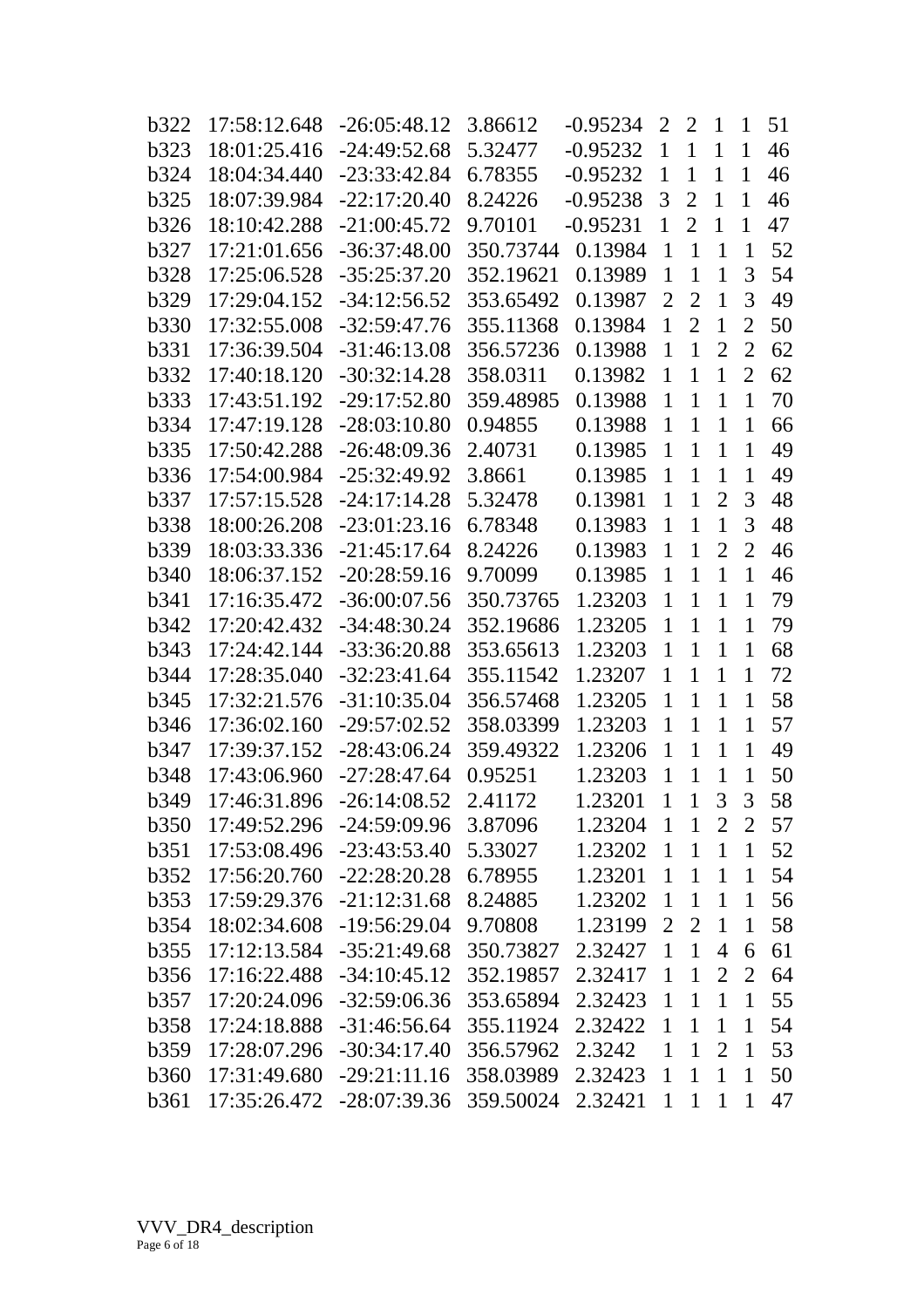| b362             | 17:38:58.008 | $-26:53:43.80$ | 0.96059   | 2.32418 | 1              | $\mathbf{1}$   | 1              | 1              | 49 |
|------------------|--------------|----------------|-----------|---------|----------------|----------------|----------------|----------------|----|
| <b>b</b> 363     | 17:42:24.624 | $-25:39:25.92$ | 2.42098   | 2.3242  | $\overline{2}$ | $\overline{2}$ | $\mathbf{1}$   | $\mathbf{1}$   | 48 |
| <b>b364</b>      | 17:45:46.632 | $-24:24:47.88$ | 3.88124   | 2.32419 | $\overline{2}$ | $\overline{2}$ | $\mathbf{1}$   | $\overline{1}$ | 48 |
| <b>b</b> 365     | 17:49:04.368 | $-23:09:50.40$ | 5.34158   | 2.32416 | $\mathbf{1}$   | $\overline{2}$ | $\mathbf{1}$   | $\mathbf 1$    | 54 |
| b366             | 17:52:18.096 | $-21:54:34.92$ | 6.80192   | 2.32418 | $\overline{2}$ | $\overline{2}$ | $\overline{2}$ | $\overline{1}$ | 55 |
| <b>b367</b>      | 17:55:28.104 | $-20:39:02.88$ | 8.26224   | 2.32419 | $\overline{2}$ | $\overline{2}$ | $\overline{2}$ | $\overline{2}$ | 43 |
| <b>b368</b>      | 17:58:34.656 | $-19:23:15.00$ | 9.72265   | 2.32423 | $\overline{2}$ | $\overline{2}$ | $\mathbf{1}$   | $\overline{2}$ | 43 |
| b369             | 17:07:55.872 | $-34:42:57.24$ | 350.73892 | 3.41637 | $\mathbf{1}$   | $\mathbf{1}$   | 3              | 5              | 66 |
| <b>b370</b>      | 17:12:06.480 | $-33:32:24.36$ | 352.20083 | 3.41644 | $\mathbf{1}$   | $\mathbf{1}$   | $\overline{2}$ | $\overline{2}$ | 65 |
| b <sub>371</sub> | 17:16:09.864 | $-32:21:16.20$ | 353.6628  | 3.41638 | $\mathbf{1}$   | $\mathbf{1}$   | $\mathbf{1}$   | $\overline{2}$ | 57 |
| <b>b</b> 372     | 17:20:06.384 | $-31:09:35.28$ | 355.12466 | 3.41637 | $\mathbf{1}$   | $\mathbf{1}$   | $\mathbf{1}$   | $\mathbf{1}$   | 58 |
| <b>b</b> 373     | 17:23:56.496 | $-29:57:23.04$ | 356.58663 | 3.41642 | $\mathbf{1}$   | $\mathbf{1}$   | $\mathbf{1}$   | $\mathbf 1$    | 51 |
| b <sub>374</sub> | 17:27:40.584 | $-28:44:42.36$ | 358.04853 | 3.4164  | $\mathbf{1}$   | $\mathbf{1}$   | $\mathbf{1}$   | 2              | 52 |
| <b>b</b> 375     | 17:31:19.032 | -27:31:34.68   | 359.51046 | 3.41635 | $\mathbf{1}$   | 1              | $\mathbf{1}$   | $\overline{1}$ | 52 |
| <b>b376</b>      | 17:34:52.152 | $-26:18:01.44$ | 0.97243   | 3.41644 | $\mathbf{1}$   | $\mathbf{1}$   | $\mathbf{1}$   | $\mathbf 1$    | 52 |
| <b>b377</b>      | 17:38:20.328 | $-25:04:05.16$ | 2.43434   | 3.41638 | $\mathbf{1}$   | $\mathbf{1}$   | $\mathbf{1}$   | $\mathbf 1$    | 48 |
| <b>b378</b>      | 17:41:43.848 | $-23:49:46.56$ | 3.89631   | 3.41638 | $\mathbf{1}$   | $\overline{2}$ | $\mathbf{1}$   | $\overline{1}$ | 49 |
| b379             | 17:45:03.024 | $-22:35:07.44$ | 5.35828   | 3.41637 | $\mathbf{1}$   | $\mathbf{1}$   | $\mathbf{1}$   | $\mathbf{1}$   | 53 |
| <b>b380</b>      | 17:48:18.120 | $-21:20:09.24$ | 6.8202    | 3.4164  | $\mathbf{1}$   | $\mathbf{1}$   | $\mathbf{1}$   | $\mathbf 1$    | 54 |
| <b>b381</b>      | 17:51:29.424 | $-20:04:53.40$ | 8.28204   | 3.4164  | 2              | $\overline{2}$ | $\overline{2}$ | $\overline{2}$ | 45 |
| <b>b382</b>      | 17:54:37.224 | $-18:49:20.64$ | 9.74399   | 3.41636 | $\overline{2}$ | $\overline{2}$ | $\overline{2}$ | $\overline{2}$ | 45 |
| <b>b</b> 383     | 17:03:42.216 | $-34:03:30.60$ | 350.73979 | 4.50856 | $\mathbf{1}$   | $\mathbf{1}$   | $\mathbf{1}$   | $\overline{2}$ | 79 |
| <b>b384</b>      | 17:07:54.408 | $-32:53:29.40$ | 352.2038  | 4.50857 | $\mathbf{1}$   | $\mathbf{1}$   | $\mathbf{1}$   | $\mathbf 1$    | 78 |
| <b>b385</b>      | 17:11:59.352 | $-31:42:51.12$ | 353.66783 | 4.50858 | $\mathbf 1$    | $\mathbf{1}$   | $\mathbf{1}$   | $\mathbf{1}$   | 74 |
| <b>b386</b>      | 17:15:57.480 | $-30:31:37.92$ | 355.13195 | 4.5086  | $\mathbf{1}$   | $\mathbf{1}$   | $\mathbf{1}$   | $\mathbf{1}$   | 73 |
| <b>b</b> 387     | 17:19:49.176 | $-29:19:52.68$ | 356.59597 | 4.50856 | $\mathbf{1}$   | $\mathbf{1}$   | $\mathbf{1}$   | $\overline{1}$ | 58 |
| <b>b388</b>      | 17:23:34.824 | $-28:07:36.84$ | 358.06004 | 4.50857 | 1              | $\mathbf{1}$   | 1              | $\mathbf{1}$   | 60 |
| <b>b389</b>      | 17:27:14.784 | $-26:54:52.56$ | 359.52411 | 4.50859 | $\mathbf{1}$   | $\mathbf{1}$   | $\mathbf{1}$   | $\mathbf{1}$   | 50 |
| <b>b390</b>      | 17:30:45.384 | $-25:43:05.52$ | 0.96034   | 4.50854 | 1              | $\mathbf{1}$   | $\mathbf 1$    | 1              | 51 |
| b391             | 17:34:15.096 | $-24:29:30.12$ | 2.42444   | 4.50852 | $\mathbf{1}$   | $\mathbf{1}$   | $\mathbf{1}$   | $\mathbf{1}$   | 56 |
| b392             | 17:37:40.080 | $-23:15:31.32$ | 3.8885    | 4.50858 | $\mathbf{1}$   | $\mathbf{1}$   | 3              | 3              | 58 |
| <b>b</b> 393     | 17:41:00.672 | $-22:01:10.92$ | 5.35253   | 4.50853 | $\mathbf{1}$   | $\mathbf{1}$   | $\mathbf{1}$   | $\mathbf{1}$   | 52 |
| <b>b394</b>      | 17:44:17.136 | $-20:46:29.64$ | 6.81666   | 4.50854 | $\mathbf{1}$   | $\mathbf{1}$   | $\mathbf{1}$   | $\mathbf{1}$   | 51 |
| <b>b395</b>      | 17:47:29.736 | $-19:31:29.28$ | 8.28074   | 4.50857 | $\mathbf{1}$   | $\mathbf{1}$   | $\mathbf{1}$   | $\mathbf{1}$   | 57 |
| <b>b396</b>      | 17:50:38.736 | $-18:16:11.28$ | 9.74476   | 4.50855 | $\mathbf{1}$   | $\mathbf{1}$   | $\mathbf{1}$   | $\mathbf{1}$   | 57 |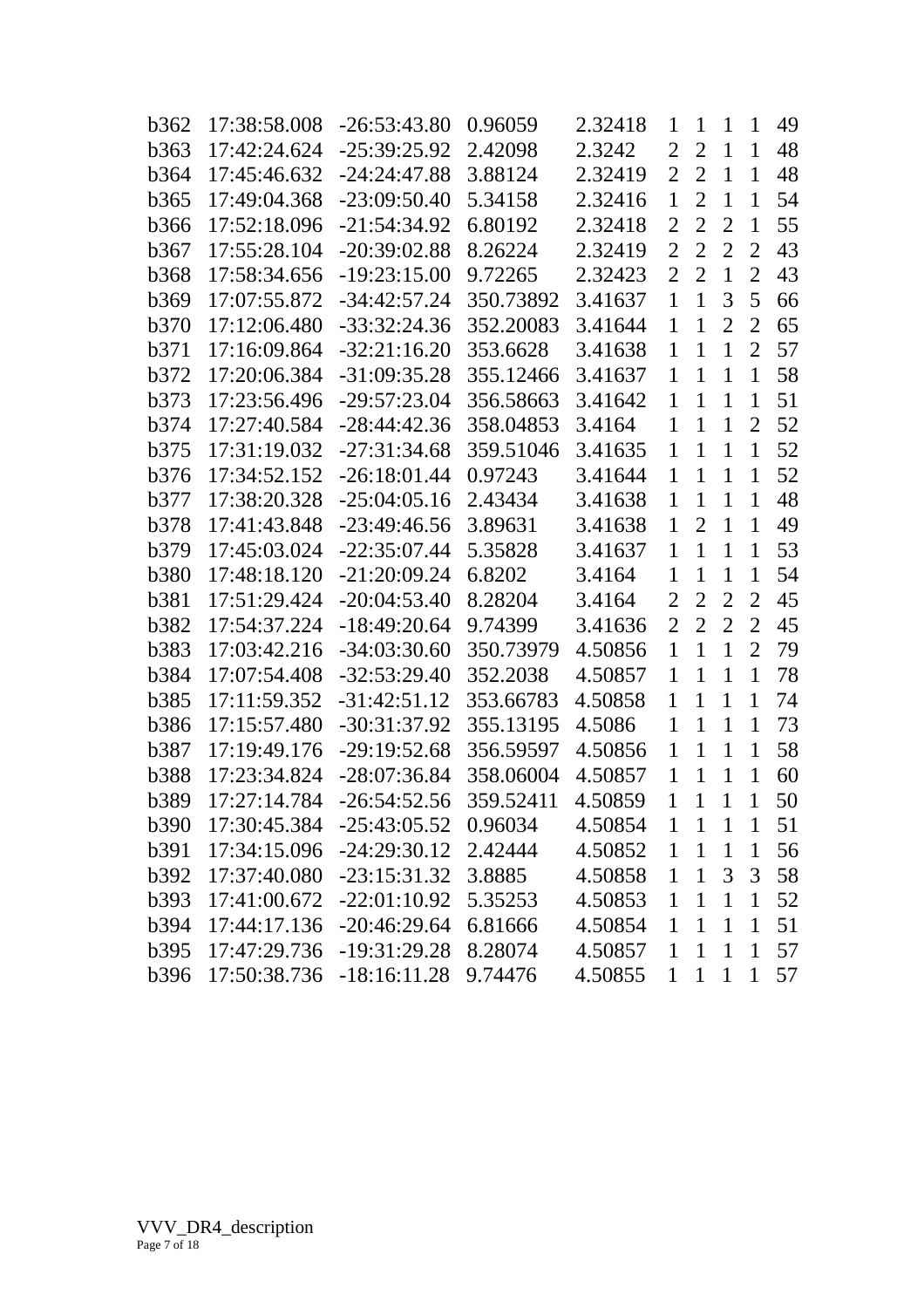# TABLE 2: Disk tile coordinates and number of epochs

| ID               | <b>RA</b>    | Dec            | Longitude | Latitude   | Z              | Y              | $\mathbf{I}$   | H              | Ks |
|------------------|--------------|----------------|-----------|------------|----------------|----------------|----------------|----------------|----|
| d001             | 11:43:24.936 | $-63:31:38.64$ | 295.4377  | $-1.64975$ | $\mathbf 1$    | $\mathbf{1}$   | 1              | $\mathbf 1$    | 47 |
| d002             | 11:56:12.576 | $-63:52:21.00$ | 296.89672 | $-1.64979$ | 1              | $\mathbf{1}$   | 1              | 1              | 47 |
| d003             | 12:09:17.184 | $-64:08:46.68$ | 298.35572 | $-1.64971$ | $\mathbf{1}$   | $\mathbf{1}$   | 1              | $\mathbf{1}$   | 43 |
| d004             | 12:22:35.184 | $-64:20:48.12$ | 299.8147  | $-1.64971$ | 1              | $\mathbf{1}$   | $\mathbf{1}$   | $\mathbf{1}$   | 43 |
| d <sub>005</sub> | 12:36:02.640 | $-64:28:18.84$ | 301.27373 | $-1.64973$ | 2              | $\mathbf{1}$   | 1              | 1              | 43 |
| d006             | 12:49:35.184 | $-64:31:14.88$ | 302.73271 | $-1.64977$ | $\mathbf{1}$   | $\mathbf{1}$   | 1              | $\mathbf 1$    | 43 |
| d007             | 13:03:08.352 | $-64:29:34.44$ | 304.1917  | $-1.64978$ | 1              | $\mathbf{1}$   | 1              | $\mathbf 1$    | 45 |
| d008             | 13:16:37.632 | $-64:23:18.24$ | 305.65072 | $-1.64970$ | 1              | $\mathbf{1}$   | 1              | $\mathbf 1$    | 44 |
| d009             | 13:29:58.632 | $-64:12:30.24$ | 307.10972 | $-1.64971$ | 5              | 5              | $\overline{1}$ | $\overline{1}$ | 43 |
| d010             | 13:43:07.272 | $-63:57:15.84$ | 308.56873 | $-1.64973$ | 1              | $\mathbf{1}$   | 1              | $\mathbf{1}$   | 43 |
| d011             | 13:55:59.856 | $-63:37:42.60$ | 310.02772 | $-1.64971$ | 1              | $\mathbf{1}$   | 1              | 1              | 40 |
| d012             | 14:08:33.240 | $-63:14:00.24$ | 311.48673 | $-1.6497$  | $\mathbf{1}$   | $\mathbf{1}$   | 1              | $\mathbf 1$    | 39 |
| d013             | 14:20:44.808 | $-62:46:19.92$ | 312.94573 | $-1.64979$ | $\mathbf{1}$   | $\mathbf{1}$   | 3              | 3              | 39 |
| d014             | 14:32:32.496 | $-62:14:52.80$ | 314.40472 | $-1.64974$ | 1              | $\mathbf{1}$   | $\overline{1}$ | 3              | 38 |
| d015             | 14:43:42.144 | $-61:40:33.96$ | 315.83598 | $-1.64972$ | $\mathbf{1}$   | $\overline{1}$ | 3              | 3              | 42 |
| d016             | 14:54:38.784 | $-61:02:16.44$ | 317.29497 | $-1.64975$ | $\mathbf{1}$   | $\mathbf{1}$   | $\overline{2}$ | 4              | 40 |
| d017             | 15:05:08.712 | $-60:20:51.00$ | 318.75395 | $-1.64975$ | 1              | $\mathbf{1}$   | 1              | 2              | 40 |
| d018             | 15:15:11.880 | -59:36:30.60   | 320.21293 | $-1.64975$ | $\mathbf{1}$   | 3              | $\overline{1}$ | $\mathbf{1}$   | 37 |
| d019             | 15:24:48.600 | -58:49:27.84   | 321.67194 | $-1.64978$ | 1              | $\mathbf{1}$   | $\overline{7}$ | $\overline{7}$ | 45 |
| d020             | 15:33:59.400 | -57:59:54.60   | 323.13095 | $-1.64976$ | 1              | $\mathbf{1}$   | 7              | $\overline{7}$ | 44 |
| d021             | 15:42:45.072 | $-57:08:02.40$ | 324.58996 | $-1.64971$ | 1              | $\mathbf{1}$   | $\overline{1}$ | $\mathbf 1$    | 41 |
| d022             | 15:51:06.576 | $-56:14:02.40$ | 326.04898 | $-1.64975$ | 1              | $\mathbf{1}$   | 1              | 2              | 41 |
| d023             | 15:59:04.920 | $-55:18:04.32$ | 327.50799 | $-1.64974$ | 1              | $\mathbf{1}$   | 1              | $\mathbf 1$    | 45 |
| d024             | 16:06:41.208 | $-54:20:17.88$ | 328.96694 | $-1.64974$ | $\mathbf 1$    | $\overline{1}$ | $\overline{2}$ | $\overline{2}$ | 44 |
| d025             | 16:13:56.640 | $-53:20:51.36$ | 330.42599 | $-1.64974$ | 1              | $\mathbf{1}$   | $\overline{1}$ | $\mathbf 1$    | 37 |
| d026             | 16:20:52.320 | $-52:19:53.40$ | 331.88495 | $-1.64978$ | 1              | $\overline{1}$ | $\overline{1}$ | $\mathbf 1$    | 38 |
| d027             | 16:27:29.400 | $-51:17:30.84$ | 333.34393 | $-1.64976$ | $\overline{2}$ | $\overline{2}$ | 3              | $\overline{2}$ | 41 |
| d028             | 16:33:49.032 | $-50:13:50.52$ | 334.80299 | $-1.64976$ | $\mathbf 1$    | $\mathbf{1}$   | $\overline{1}$ | $\mathbf{1}$   | 39 |
| d029             | 16:39:52.248 | $-49:08:58.92$ | 336.26199 | $-1.64971$ | 1              | $\mathbf{1}$   | 1              | $\mathbf 1$    | 44 |
| d030             | 16:45:40.128 | $-48:03:01.80$ | 337.72099 | $-1.64973$ | $\mathbf{1}$   | $\mathbf{1}$   | $\overline{2}$ | $\overline{2}$ | 44 |
| d031             | 16:51:13.632 | $-46:56:04.20$ | 339.17999 | $-1.64971$ | 1              | 1              | 1              | 1              | 43 |
| d032             | 16:56:33.720 | $-45:48:11.16$ | 340.63896 | $-1.64975$ | 1              | 1              | 1              | 1              | 43 |
| d033             | 17:01:41.256 | $-44:39:26.64$ | 342.09795 | $-1.64972$ | $\mathbf 1$    | $\mathbf 1$    | 1              | $\mathbf 1$    | 40 |
| d034             | 17:06:37.104 | -43:29:54.96   | 343.55695 | $-1.64975$ | $\overline{2}$ | $\overline{2}$ | 1              | 1              | 39 |
| d035             | 17:11:22.032 | $-42:19:39.72$ | 345.01595 | $-1.64979$ | 3              | 3              | 1              | $\mathbf 1$    | 45 |
| d036             | 17:15:56.760 | $-41:08:44.16$ | 346.47495 | $-1.64979$ | $\mathbf 1$    | $\mathbf 1$    | $\overline{1}$ | $\mathbf 1$    | 45 |
| d037             | 17:20:21.984 | $-39:57:11.16$ | 347.9340  | $-1.64973$ | 1              | 1              | 1              | 1              | 38 |
| d038             | 17:24:38.352 | $-38:45:04.32$ | 349.39294 | $-1.64975$ | $\mathbf 1$    | $\mathbf 1$    | $\mathbf 1$    | 1              | 36 |
| d039             | 11:45:52.488 | $-62:28:17.40$ | 295.43747 | $-0.55759$ | $\mathbf 1$    | $\mathbf 1$    | 3              | 3              | 48 |
| d040             | 11:58:14.160 | $-62:48:15.12$ | 296.89617 | $-0.55758$ | 1              | $\mathbf 1$    | 1              | 1              | 47 |
| d041             | 12:10:50.928 | $-63:04:04.80$ | 298.35479 | $-0.55753$ | $\mathbf 1$    | $\mathbf{1}$   | $\mathbf 1$    | $\mathbf 1$    | 44 |
| d042             | 12:23:39.672 | $-63:15:39.60$ | 299.8135  | $-0.55756$ | $\mathbf 1$    | $\mathbf{1}$   | $\overline{1}$ | $\mathbf{1}$   | 43 |
| d043             | 12:36:36.744 | $-63:22:53.40$ | 301.27213 | $-0.55754$ | 1              | 1              | 1              | 1              | 43 |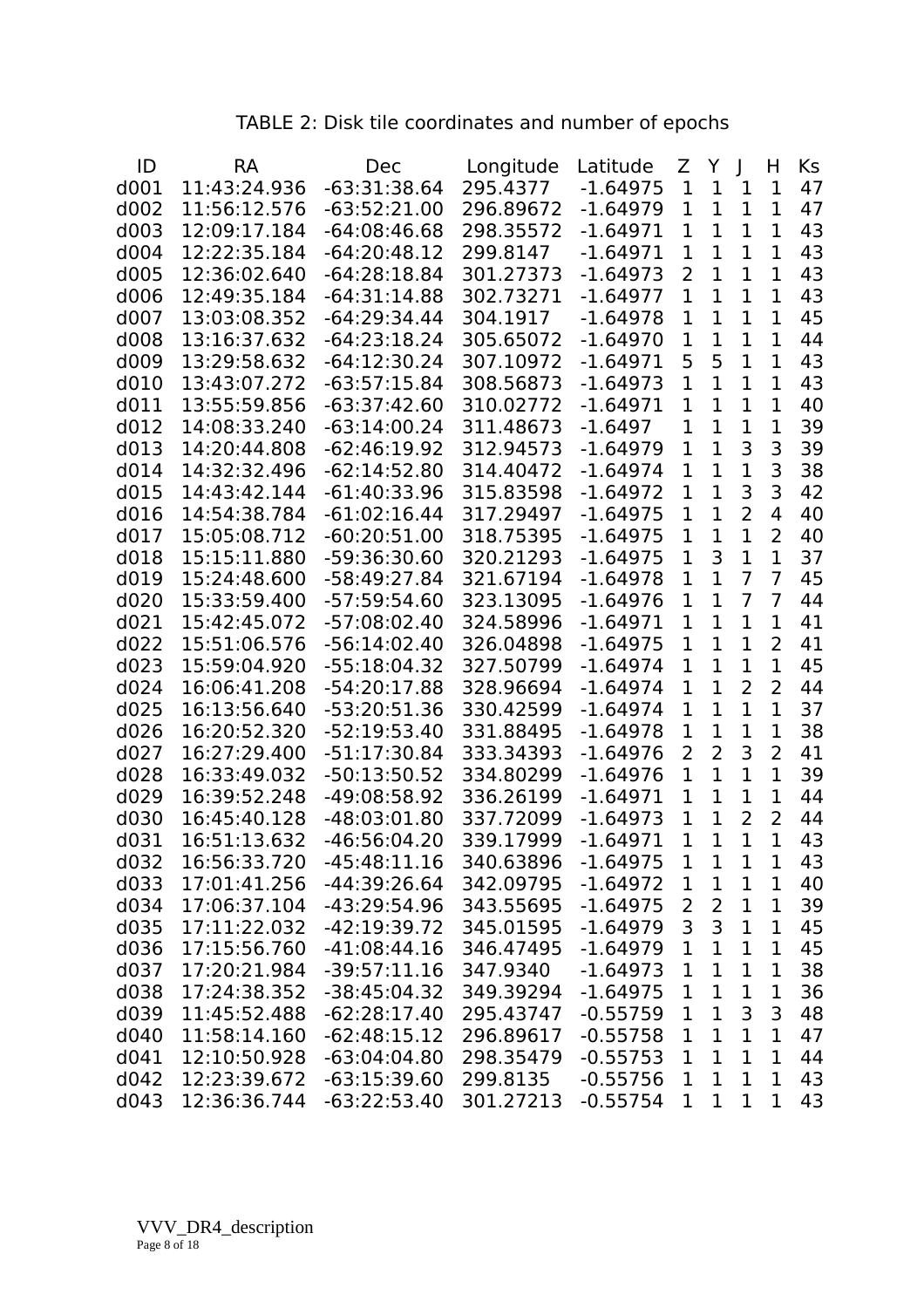| d044 | 12:49:38.376 | -63:25:42.96   | 302.73081 | $-0.55755$ | 1              | 1              | 1              | 1              | 41 |
|------|--------------|----------------|-----------|------------|----------------|----------------|----------------|----------------|----|
| d045 | 13:02:40.560 | $-63:24:06.84$ | 304.18948 | $-0.5576$  | $\mathbf 1$    | $\mathbf 1$    | 1              | 1              | 45 |
| d046 | 13:15:39.288 | $-63:18:05.40$ | 305.64814 | $-0.55754$ | 1              | $\mathbf 1$    | 1              | $\mathbf 1$    | 44 |
| d047 | 13:28:30.696 | $-63:07:42.24$ | 307.10682 | $-0.55756$ | 4              | 4              | $\mathbf{1}$   | $\mathbf{1}$   | 44 |
| d048 | 13:41:11.112 | $-62:53:02.04$ | 308.56549 | $-0.55756$ | 2              | 4              | $\mathbf{1}$   | $\mathbf 1$    | 42 |
| d049 | 13:53:37.224 | $-62:34:12.00$ | 310.02413 | $-0.5576$  | $\overline{1}$ | $\mathbf{1}$   | $\mathbf{1}$   | $\mathbf{1}$   | 40 |
| d050 | 14:05:46.176 | $-62:11:20.04$ | 311.48283 | $-0.55756$ | 1              | $\mathbf{1}$   | $\overline{1}$ | $\mathbf{1}$   | 41 |
| d051 | 14:17:35.520 | $-61:44:36.60$ | 312.94152 | $-0.55757$ | 1              | $\mathbf{1}$   | 1              | $\mathbf 1$    | 38 |
| d052 | 14:29:03.312 | $-61:14:12.48$ | 314.40014 | $-0.55761$ | 1              | $\mathbf{1}$   | 1              | $\mathbf 1$    | 38 |
| d053 | 14:40:08.135 | $-60:40:18.48$ | 315.85883 | $-0.55752$ | 1              | $\overline{1}$ | $\overline{2}$ | 2              | 45 |
| d054 | 14:50:49.032 | $-60:03:07.56$ | 317.3175  | $-0.55758$ | $\mathbf 1$    | $\mathbf{1}$   | $\overline{2}$ | 2              | 42 |
| d055 | 15:01:05.424 | $-59:22:51.24$ | 318.77616 | $-0.55761$ | $\overline{1}$ | $\mathbf{1}$   | $\overline{1}$ | $\overline{2}$ | 39 |
| d056 | 15:10:57.120 | $-58:39:41.40$ | 320.23482 | $-0.55759$ | 2              | $\overline{2}$ | $\overline{1}$ | $\mathbf{1}$   | 37 |
| d057 | 15:20:24.264 | $-57:53:49.92$ | 321.69349 | $-0.55755$ | 1              | $\mathbf{1}$   | 1              | $\mathbf 1$    | 39 |
| d058 | 15:29:27.264 | $-57:05:28.32$ | 323.15217 | $-0.55754$ | 1              | $\mathbf{1}$   | 6              | 6              | 42 |
| d059 | 15:38:06.720 | $-56:14:47.40$ | 324.61087 | $-0.55755$ | 1              | $\mathbf{1}$   | 1              | $\mathbf{1}$   | 40 |
| d060 | 15:46:23.352 | $-55:21:57.60$ | 326.0695  | $-0.55754$ | 1              | $\mathbf{1}$   | 1              | $\mathbf 1$    | 40 |
| d061 | 15:54:18.096 | $-54:27:08.64$ | 327.52817 | $-0.55761$ | 1              | $\mathbf{1}$   | 1              | $\mathbf{1}$   | 44 |
| d062 | 16:01:51.840 | $-53:30:29.16$ | 328.98684 | $-0.55756$ | 1              | $\mathbf{1}$   | $\overline{2}$ | $\overline{2}$ | 43 |
| d063 | 16:09:05.616 | $-52:32:08.16$ | 330.44549 | $-0.55755$ | $\mathbf 1$    | $\mathbf{1}$   | $\overline{2}$ | 2              | 39 |
| d064 | 16:16:00.456 | $-51:32:13.20$ | 331.90419 | $-0.55754$ | 1              | $\mathbf{1}$   | $\overline{1}$ | $\mathbf{1}$   | 38 |
| d065 | 16:22:37.368 | $-50:30:51.84$ | 333.36286 | $-0.55756$ | 1              | $\overline{2}$ | $\overline{2}$ | $\overline{2}$ | 40 |
| d066 | 16:28:57.360 | $-49:28:10.56$ | 334.82153 | $-0.55755$ | 1              | $\mathbf{1}$   | $\overline{2}$ | $\overline{2}$ | 40 |
| d067 | 16:35:01.416 | $-48:24:15.84$ | 336.28015 | $-0.55756$ | 1              | $\mathbf{1}$   | $\overline{1}$ | $\mathbf{1}$   | 42 |
| d068 | 16:40:50.520 | $-47:19:13.08$ | 337.73882 | $-0.55761$ | 1              | $\mathbf{1}$   | $\overline{2}$ | 2              | 41 |
| d069 | 16:46:25.560 | $-46:13:07.32$ | 339.19753 | $-0.55758$ | 1              | $\mathbf{1}$   | 2              | 2              | 44 |
| d070 | 16:51:47.400 | $-45:06:03.96$ | 340.65613 | $-0.55757$ | 1              | $\mathbf{1}$   | $\overline{1}$ | $\mathbf{1}$   | 42 |
| d071 | 16:56:56.928 | -43:58:06.96   | 342.11483 | $-0.55761$ | 1              | $\mathbf{1}$   | $\overline{1}$ | $\mathbf{1}$   | 39 |
| d072 | 17:01:54.864 | $-42:49:20.28$ | 343.57351 | $-0.55754$ | 1              | $\mathbf{1}$   | $\mathbf{1}$   | $\mathbf{1}$   | 38 |
| d073 | 17:06:42.000 | $-41:39:48.24$ | 345.03215 | $-0.55756$ | $\overline{1}$ | 3              | $\mathbf{1}$   | $\mathbf{1}$   | 46 |
| d074 | 17:11:19.032 | -40:29:33.72   | 346.49083 | $-0.55759$ | 1              | $\mathbf{1}$   | $\overline{1}$ | $\mathbf{1}$   | 45 |
| d075 | 17:15:46.608 | $-39:18:39.96$ | 347.94953 | $-0.55759$ | 1              | 1              | 1              | 1              | 34 |
| d076 | 17:20:05.328 | -38:07:09.84   | 349.40822 | $-0.55752$ | 1              | $\mathbf 1$    | 1              | $\mathbf 1$    | 34 |
| d077 | 11:48:10.080 | $-61:24:47.16$ | 295.43749 | 0.53461    | 1              | $\mathbf 1$    | 1              | 1              | 48 |
| d078 | 12:00:07.584 | $-61:44:03.84$ | 296.89636 | 0.53458    | $\mathbf 1$    | $\mathbf 1$    | $\mathbf 1$    | $\mathbf 1$    | 47 |
| d079 | 12:12:18.648 | $-61:59:20.40$ | 298.35521 | 0.53456    | $\mathbf 1$    | $\mathbf 1$    | $\mathbf{1}$   | 1              | 47 |
| d080 | 12:24:40.392 | $-62:10:30.00$ | 299.81408 | 0.53461    | $\mathbf 1$    | $\mathbf 1$    | $\overline{1}$ | 1              | 47 |
| d081 | 12:37:09.600 | $-62:17:27.96$ | 301.27295 | 0.53465    | $\mathbf 1$    | $\mathbf 1$    | 2              | 2              | 42 |
| d082 | 12:49:42.840 | $-62:20:11.40$ | 302.73182 | 0.53458    | $\mathbf 1$    | $\mathbf 1$    | $\mathbf{1}$   | $\mathbf 1$    | 41 |
| d083 | 13:02:16.560 | $-62:18:38.16$ | 304.19066 | 0.53466    | $\mathbf 1$    | $\mathbf 1$    | $\overline{2}$ | 2              | 42 |
| d084 | 13:14:47.232 | $-62:12:50.04$ | 305.64955 | 0.53458    | $\mathbf 1$    | $\mathbf 1$    | $\mathbf 1$    | 1              | 39 |
| d085 | 13:27:11.328 | $-62:02:48.84$ | 307.10837 | 0.53460    | $\mathbf 1$    | $\mathbf 1$    | $\mathbf 1$    | 1              | 51 |
| d086 | 13:39:25.632 | $-61:48:39.24$ | 308.56725 | 0.53465    | $\mathbf 1$    | $\mathbf{1}$   | $\mathbf{1}$   | $\mathbf 1$    | 50 |
| d087 | 13:51:27.144 | $-61:30:28.08$ | 310.02613 | 0.53456    | 1              | $\mathbf{1}$   | $\mathbf{1}$   | $\mathbf{1}$   | 44 |
| d088 | 14:03:13.176 | $-61:08:22.20$ | 311.48497 | 0.53458    | 3              | $\overline{4}$ | $\mathbf{1}$   | $\overline{2}$ | 42 |
| d089 | 14:14:41.544 | $-60:42:30.60$ | 312.94386 | 0.53465    | 1              | $\mathbf 1$    | $\mathbf{1}$   | 1              | 39 |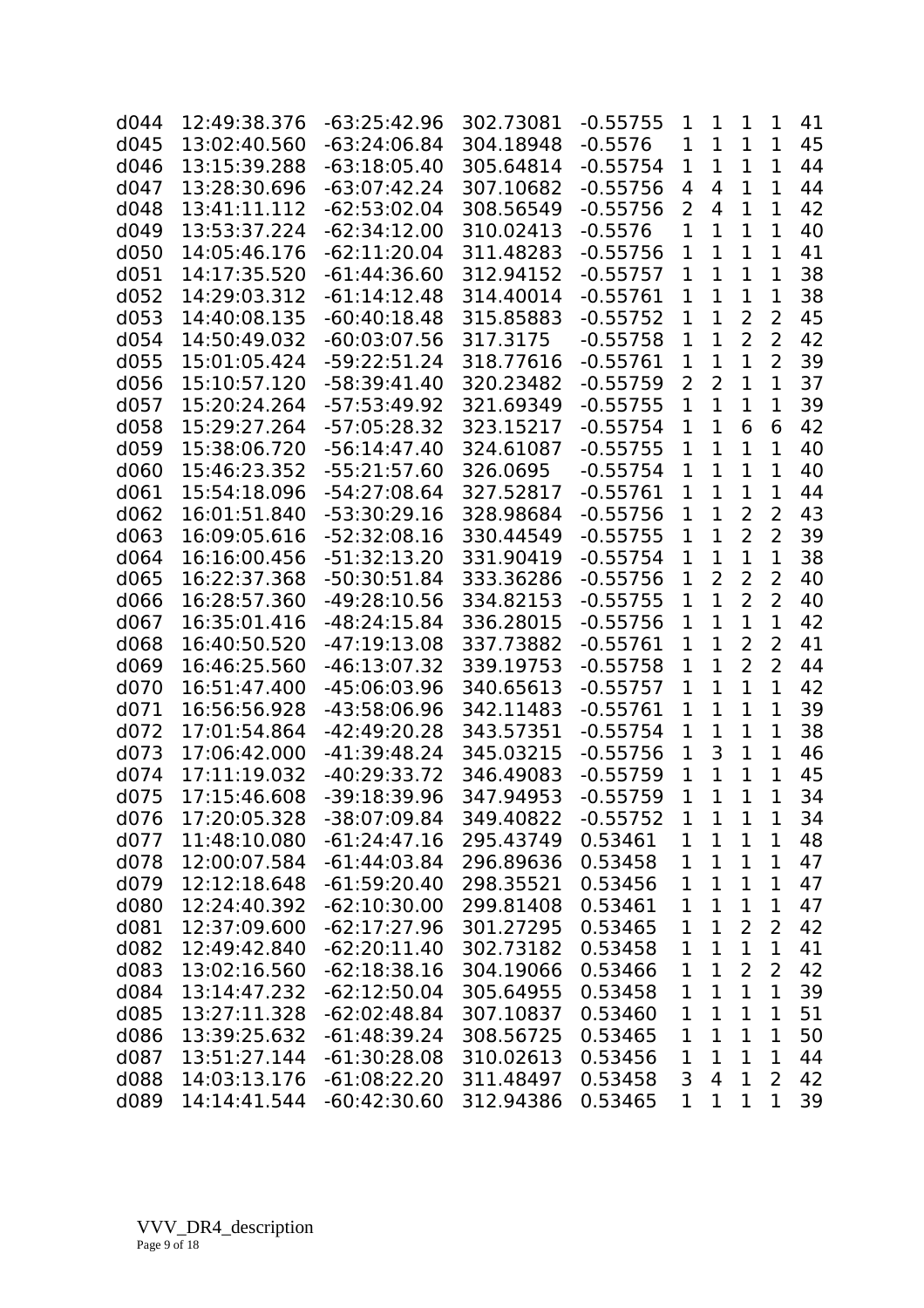| d090 | 14:25:50.400 | $-60:13:03.72$ | 314.40272 | 0.53463 | 1              | $\mathbf{1}$   | 1              | 1              | 40 |
|------|--------------|----------------|-----------|---------|----------------|----------------|----------------|----------------|----|
| d091 | 14:36:38.352 | $-59:40:11.64$ | 315.86159 | 0.53462 | 1              | $\mathbf{1}$   | $\mathbf{1}$   | 1              | 39 |
| d092 | 14:47:04.392 | $-59:04:05.52$ | 317.32043 | 0.53461 | 1              | $\mathbf{1}$   | 1              | $\mathbf{1}$   | 39 |
| d093 | 14:57:07.920 | $-58:24:56.16$ | 318.77932 | 0.53465 | 1              | $\mathbf{1}$   | 1              | 1              | 44 |
| d094 | 15:06:48.648 | $-57:42:55.44$ | 320.23818 | 0.53459 | $\overline{1}$ | $\mathbf{1}$   | $\mathbf{1}$   | $\mathbf{1}$   | 42 |
| d095 | 15:16:06.552 | $-56:58:13.80$ | 321.6970  | 0.53459 | 1              | $\mathbf{1}$   | $\mathbf{1}$   | $\mathbf{1}$   | 41 |
| d096 | 15:25:01.920 | $-56:11:02.04$ | 323.15588 | 0.53461 | 1              | $\mathbf{1}$   | 1              | $\mathbf{1}$   | 42 |
| d097 | 15:33:35.208 | $-55:21:30.60$ | 324.61479 | 0.53459 | 1              | $\mathbf{1}$   | $\mathbf{1}$   | $\mathbf{1}$   | 41 |
| d098 | 15:41:46.968 | $-54:29:49.20$ | 326.07365 | 0.53465 | $\mathbf 1$    | $\mathbf{1}$   | $\mathbf{1}$   | $\mathbf{1}$   | 42 |
| d099 | 15:49:37.968 | -53:36:07.56   | 327.5325  | 0.53463 | 1              | $\mathbf 1$    | 1              | $\mathbf 1$    | 38 |
| d100 | 15:57:09.024 | -52:40:34.32   | 328.99135 | 0.53458 | $\overline{2}$ | $\overline{2}$ | $\overline{2}$ | $\mathbf{1}$   | 39 |
| d101 | 16:04:20.976 | $-51:43:17.40$ | 330.45023 | 0.53459 | $\mathbf{1}$   | $\overline{1}$ | $\overline{1}$ | $\mathbf{1}$   | 52 |
| d102 | 16:11:14.736 | $-50:44:24.72$ | 331.90911 | 0.5346  | 1              | $\mathbf{1}$   | $\mathbf{1}$   | $\mathbf{1}$   | 51 |
| d103 | 16:17:51.216 | $-49:44:03.48$ | 333.36798 | 0.5346  | 4              | 4              | $\mathbf{1}$   | $\mathbf{1}$   | 40 |
| d104 | 16:24:11.328 | $-48:42:20.16$ | 334.82687 | 0.53461 | $\mathbf 1$    | $\mathbf{1}$   | $\mathbf{1}$   | $\mathbf{1}$   | 39 |
| d105 | 16:30:15.960 | $-47:39:21.24$ | 336.28568 | 0.5346  | 1              | $\mathbf{1}$   | $\mathbf{1}$   | $\mathbf{1}$   | 40 |
| d106 | 16:36:06.000 | $-46:35:12.12$ | 337.7445  | 0.5346  | 1              | $\mathbf{1}$   | $\mathbf{1}$   | 1              | 40 |
| d107 | 16:41:42.312 | $-45:29:57.84$ | 339.20338 | 0.5346  | $\overline{2}$ | $\overline{2}$ | 2              | $\overline{2}$ | 43 |
| d108 | 16:47:05.712 | $-44:23:43.44$ | 340.66229 | 0.53457 | $\overline{2}$ | $\overline{2}$ | $\overline{2}$ | $\overline{2}$ | 44 |
| d109 | 16:52:16.944 | $-43:16:33.24$ | 342.12118 | 0.53461 | $\mathbf{1}$   | $\mathbf{1}$   | $\overline{2}$ | 2              | 41 |
| d110 | 16:57:16.776 | $-42:08:31.56$ | 343.58005 | 0.53462 | $\mathbf{1}$   | $\mathbf{1}$   | $\overline{1}$ | $\mathbf{1}$   | 38 |
| d111 | 17:02:05.904 | $-40:59:42.36$ | 345.03883 | 0.53459 | 1              | $\overline{1}$ | 1              | $\mathbf{1}$   | 37 |
| d112 | 17:06:45.024 | -39:50:08.52   | 346.49771 | 0.53457 | 1              | $\mathbf{1}$   | 3              | 4              | 39 |
| d113 | 17:11:14.736 | $-38:39:53.28$ | 347.95664 | 0.53461 | $\mathbf 1$    | $\mathbf{1}$   | $\mathbf{1}$   | $\mathbf{1}$   | 35 |
| d114 | 17:15:35.640 | $-37:29:00.24$ | 349.41546 | 0.5346  | 1              | $\mathbf{1}$   | $\mathbf{1}$   | 1              | 35 |
| d115 | 11:50:18.720 | $-60:21:09.00$ | 295.43768 | 1.6268  | 1              | $\mathbf{1}$   | 1              | 1              | 48 |
| d116 | 12:01:53.760 | $-60:39:47.52$ | 296.89732 | 1.62677 | 1              | $\mathbf{1}$   | $\overline{1}$ | $\mathbf{1}$   | 48 |
| d117 | 12:13:40.992 | $-60:54:32.76$ | 298.35689 | 1.62684 | 1              | $\mathbf{1}$   | 1              | $\mathbf{1}$   | 44 |
| d118 | 12:25:37.800 | $-61:05:19.68$ | 299.81648 | 1.62674 | 1              | $\mathbf{1}$   | $\mathbf{1}$   | $\mathbf{1}$   | 44 |
| d119 | 12:37:41.304 | $-61:12:02.52$ | 301.27608 | 1.62684 | $\mathbf 1$    | $\mathbf{1}$   | 3              | 3              | 43 |
| d120 | 12:49:48.408 | $-61:14:39.48$ | 302.73567 | 1.62683 | 1              | $\mathbf{1}$   | $\mathbf{1}$   | $\mathbf{1}$   | 41 |
| d121 | 13:01:55.944 | $-61:13:09.12$ | 304.19526 | 1.6268  | 1              | 1              | 1              | $\mathbf{1}$   | 41 |
| d122 | 13:14:00.720 | $-61:07:32.16$ | 305.65484 | 1.62675 | 1              | $\mathbf{1}$   | 1              | $\mathbf 1$    | 37 |
| d123 | 13:25:59.640 | $-60:57:50.40$ | 307.11447 | 1.62681 | 1              | 1              | 1              | 1              | 50 |
| d124 | 13:37:49.704 | $-60:44:08.88$ | 308.57402 | 1.62675 | 1              | $\mathbf 1$    | $\mathbf{1}$   | $\mathbf 1$    | 49 |
| d125 | 13:49:28.248 | $-60:26:32.28$ | 310.03361 | 1.6268  | $\mathbf 1$    | $\mathbf 1$    | $\mathbf 1$    | $\mathbf 1$    | 40 |
| d126 | 14:00:52.872 | $-60:05:08.16$ | 311.49324 | 1.62678 | 3              | 4              | $\mathbf 1$    | 2              | 38 |
| d127 | 14:12:01.440 | $-59:40:04.44$ | 312.9528  | 1.62677 | $\overline{2}$ | $\mathsf 3$    | $\mathbf 1$    | 1              | 41 |
| d128 | 14:22:52.272 | $-59:11:29.76$ | 314.4124  | 1.62684 | $\mathbf 1$    | $\mathbf{1}$   | $\mathbf{1}$   | $\mathbf 1$    | 41 |
| d129 | 14:33:24.024 | -58:39:34.56   | 315.87197 | 1.62678 | 1              | $\mathbf 1$    | $\mathbf 1$    | 1              | 41 |
| d130 | 14:43:35.688 | $-58:04:28.20$ | 317.33156 | 1.62679 | $\mathbf 1$    | $\mathbf 1$    | $\mathbf{1}$   | 1              | 36 |
| d131 | 14:53:26.616 | $-57:26:21.48$ | 318.79117 | 1.62676 | $\mathbf 1$    | $\mathbf 1$    | $\mathbf 1$    | $\mathbf 1$    | 44 |
| d132 | 15:02:56.424 | $-56:45:24.48$ | 320.25077 | 1.62679 | $\mathbf 1$    | $\mathbf 1$    | $\mathbf{1}$   | 1              | 43 |
| d133 | 15:12:05.040 | $-56:01:48.00$ | 321.71037 | 1.62674 | 1              | $\mathbf{1}$   | $\mathbf{1}$   | $\mathbf 1$    | 41 |
| d134 | 15:20:52.560 | $-55:15:41.76$ | 323.16993 | 1.62676 | $\mathbf 1$    | $\mathbf{1}$   | $\mathbf{1}$   | $\mathbf{1}$   | 41 |
| d135 | 15:29:19.344 | $-54:27:15.48$ | 324.62955 | 1.62682 | 1              | $\mathbf{1}$   | $\mathbf 1$    | 1              | 45 |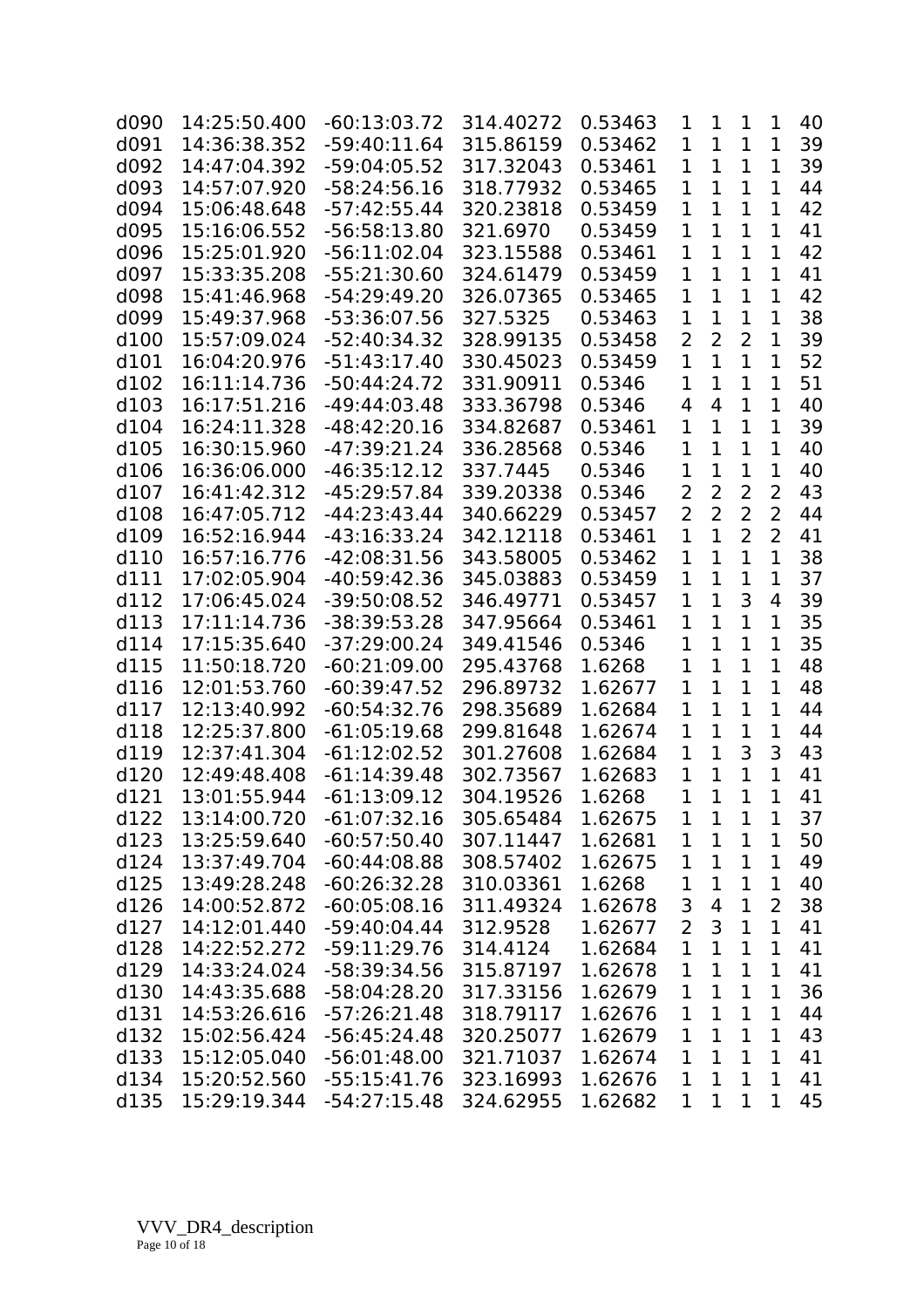| d136             | 15:37:25.872 | -53:36:39.24   | 326.08912 | 1.62676 | 1             | 1             | ı             | ı.            | 41 |
|------------------|--------------|----------------|-----------|---------|---------------|---------------|---------------|---------------|----|
| d137             | 15:45:12.720 | $-52:44:01.32$ | 327.54872 | 1.62676 | 1             | 1             | 1             | 1             | 36 |
| d138             | 15:52:40.584 | $-51:49:30.36$ | 329.00835 | 1.62678 | 2             | $\mathcal{L}$ | 2             | 1             | 38 |
| d139             | 15:59:50.184 | $-50:53:14.64$ | 330.4679  | 1.6268  | $\mathcal{P}$ | $\mathcal{L}$ | $\mathcal{L}$ | $\mathcal{L}$ | 51 |
| d140             | 16:06:42.360 | $-49:55:21.36$ | 331.92752 | 1.62681 | 1             | 1             |               |               | 48 |
| d141             | 16:13:17.904 | $-48:55:57.72$ | 333.38714 | 1.62678 | 4             | 4             | 1             | 1             | 41 |
| d142             | 16:19:37.608 | $-47:55:10.20$ | 334.8467  | 1.62678 | 3             | 2             | 1             |               | 39 |
| d143             | 16:25:42.312 | $-46:53:04.92$ | 336.30624 | 1.62678 | 1             |               |               |               | 40 |
| d144             | 16:31:32.832 | $-45:49:46.92$ | 337.7659  | 1.62684 | 1             | 1             | 1             |               | 40 |
| d145             | 16:37:09.936 | $-44:45:22.32$ | 339.22547 | 1.62682 | 1             | 1             |               |               | 42 |
| d146             | 16:42:34.392 | -43:39:55.44   | 340.68506 | 1.62681 | 1             | 1             | 2             | $\mathcal{L}$ | 42 |
| d147             | 16:47:46.920 | $-42:33:30.96$ | 342.14462 | 1.62677 | 1             | 1             | $\mathcal{P}$ | 3             | 37 |
| d148             | 16:52:48.216 | $-41:26:12.48$ | 343.60424 | 1.62683 | 1             | 1             |               |               | 37 |
| d149             | 16:57:38.976 | $-40:18:04.32$ | 345.06387 | 1.6268  | 1             | ı             | 1             |               | 38 |
| d <sub>150</sub> | 17:02:19.800 | $-39:09:10.08$ | 346.52343 | 1.62677 | 1.            | 1             | 4             | 4             | 41 |
| d151             | 17:06:51.312 | $-37:59:32.64$ | 347.98303 | 1.62675 | 1             | 1             | 3             | 4             | 38 |
| d152             | 17:11:14.064 | $-36:49:15.24$ | 349.4426  | 1.62674 | 1             | 1             | 1             |               | 35 |
|                  |              |                |           |         |               |               |               |               |    |

The VVV Survey observations planned for Year 1 (March - September 2010) comprised ZYJHKs maps and 5 epochs in the Ks-band to test for variability, for all bulge and disk fields (348 tiles covering >540 sq deg). The VVV Survey Year 1 data is now complete in all filters, though some of the observations were taken later in 2010 or in 2011. The Year 2 (2011), Year 3 (2012) and Year 4 (2013) observations follow the same pattern on the sky, but were acquired only in the Ks-band. The number of epochs observed varies from tile to tile due to the different observational constraints. The number of epochs is larger in the bulge region, which was prioritized in order to achieve the primary science goal of mapping the bulge in 3 dimensions by detecting RR Lyrae variables.

All observations from Years 1 to Year 4 have been completed.

The files for this VVV Survey DR4 include images, confidence maps and their respective photometric catalogues that have passed Quality Control (QC). We make a distinction between single filter source lists, which are part of this release, and merged multi-band photometric catalogues, which are a distinct data product. The source lists are categorised in the ESO archive as PRODCATG=SCIENCE, SRCTBL.

## **Release Notes**

### **Data Reduction and Calibration**

This DR4 is based on the new CASU version v1.3 pipeline, which produces publication quality results provided that appropriate checks are made. The main changes to the pipeline since version 1.1 are as follows.

- $(i)$ The magnitude zero point error estimate for tiles is now calculated from the zeropoint variation in the component pawprint images;
- $(ii)$ All tile catalogues have been re-grouted taking into account both detector level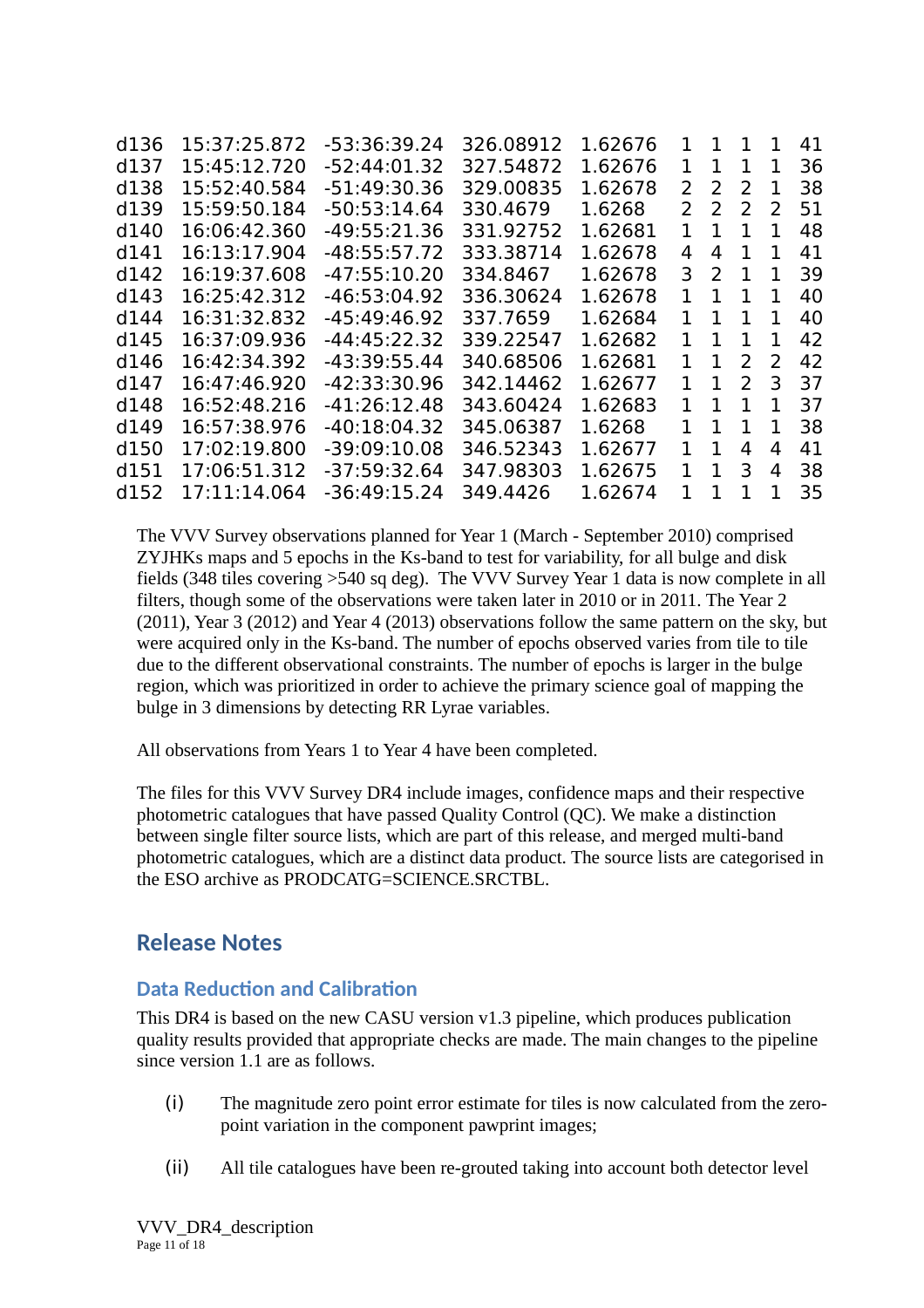magnitude zero points variations and atmospheric seeing variations. ("Grouting" refers to the process of constructing calibrated tile images and catalogues from the 6 overlapping VIRCAM pawprint images).

- (iii) A bug involving how the aperture 2 correction was calculated is now fixed and tile catalogues have now been re-grouted to include this. The change in the associated apermag2 results (source magnitudes in aperture 2) is typically at the level of  $\sim$ 0.05 mag.
- (iv) Prior to re-grouting all the stacked pawprint photometric zero-points were recomputed using the latest version of the photometry software.
- (v) Post re-grouting all the tile photometric zero-points have also been updated.

Full details of the pipeline procedure and the version changes can be found at: http://apm49.ast.cam.ac.uk/surveys-projects/vista/data-processing/

The photometric and astrometric calibrations are both derived from the 2MASS Point Source Catalogue. The photometric calibration includes an additional colour term designed to correct for the effect of interstellar extinction on the 2MASS to VISTA photometric transformations. This works well in the J, H and Ks bandpasses and improvements in the pipeline between v1.1 and v1.3 have fixed the calibration of a small number of tiles that previously appeared to have problems at the 0.1 mag level (by comparison with 2MASS and by using the tile overlap regions). Remaining fields with slightly poorer than average photometric calibration in J, H or Ks are solely due to poor and changing weather conditions. Changeable conditions will be apparent from the FITS catalogue headers of the tile images and tile catalogues in this release: they list the zero points and the seeing for the 6 constituent pawprints (PAWMAGZP, PAWSEENG) as well as the tile (MAGZPT, SEEING). The seeing is given in arcseconds for the pawprints but in pixels for the tile.

The only changes to individual DR4 FITS images are in the headers. The zero points will in general be slightly different than in the previously releases owing to slight improvements in the calibration procedure as noted above. Also, the ESO Grades describing data quality for each OB have in some cases been updated. A very small change to the astrometric WCS coefficients was also implemented, affecting only data taken after 20101201. The effect on the astrometry is much less than 1 arcsecond. The PV2\_3 and PV2\_5 FITS header keywords for subsequent data changed from 42.0, -10000.0 to 44.0, -10300.0.

The tile catalogues have slightly changed photometry compared to previous releases, owing to the updated zero points and the new aperture corrections for aperture 2. Most users will wish to use aperture 1, aperture 2 or aperture 3 magnitudes, which correspond to aperture diameters of 1.0,  $\sqrt{2}$  and 2.0 arcsec respectively. The trade off is between a smaller and more accurate aperture correction for larger apertures vs. increased effects of overlapping apertures on the photometry in crowded fields. The CASU aperture photometry does attempt to deblend the fluxes of adjacent sources with overlapping apertures but the results are not as good as profile fitting photometry (which is much more computationally intensive). Consequently, some users may wish to do their own profile fitting photometry on small portions of the images in this release, in the more crowded fields. See e.g. Mauro et al. (2013). Profile fitting photometry products are planned for a future VVV release.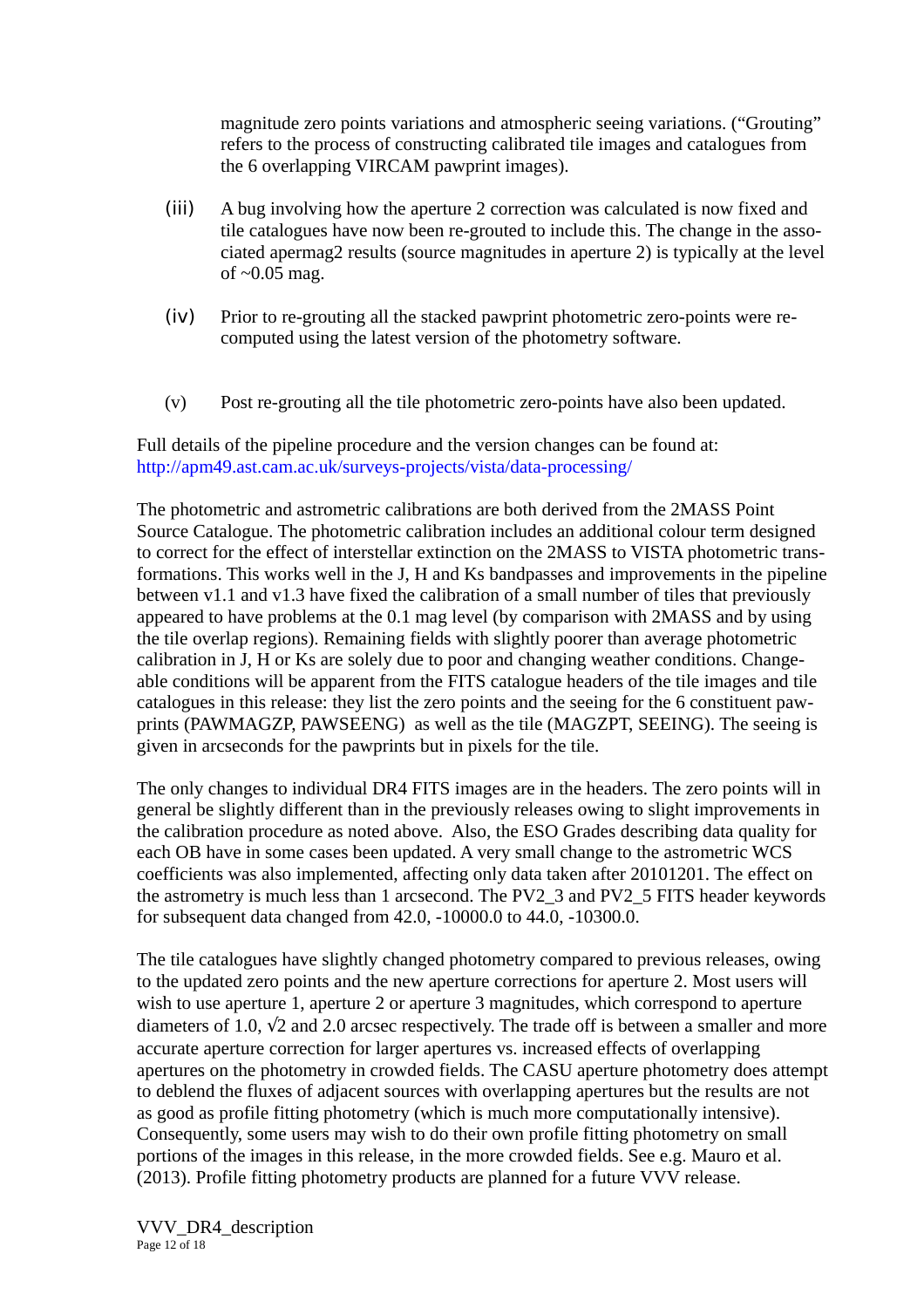The team has worked on the quality control using the v1.3 data, as detailed below.

The limiting magnitudes are similar to the ones for DR1 since we cover the same fields. Maps of limiting magnitudes are given in Saito et al. (2012). In the least crowded fields in the disk region the 5σ limiting magnitudes are approximately: 20.5, 20.0, 19.5, 18.8, 18.0, 17.1 for Z, Y, J, H, Ks, Ks (variability OBs) respectively. the calibration of the VVV Survey photometry was investigated as function of crowding in the bulge and disk fields, using the overlap regions between adjacent tiles and adjacent pawprint.

The VVV saturation limit ranges between Ks=10-12 mag, with Year 1 disk observations featuring a fainter saturation limit due to the slightly longer exposure time, e.g.  $\text{DIT}_{\text{Ks}}=10$ s in multicolor observations, as compared for  $\text{DIT}_{Ks}=4s$  in the variability study.  $\text{DIT}=4s$  was used for all Ks observations in the bulge. The saturation limit also varies between the 16 VIRCAM detectors. For brighter magnitudes the 2MASS photometry should be preferred. The photometric limit is typically Ks=17.5mag, but in high density fields like the in the Galactic center region it can be Ks<16 mag (see photometric completeness in Saito et al.2012).

The photometric catalogues contain calibrated aperture photometry, and the limiting magnitudes correspond to the aperture photometry. For some specific scientific purposes it would be better to obtain profile fitting (PSF) photometry, or differential image analysis (DIA) photometry which can give better and deeper photometry in the most crowded regions. The stacked VIRCAM pawprint images can be better for PSF or DIA photometry than the contiguous tile images contained in this release, despite the longer exposure time of the tile images. Stacked pawprint images taken up to 2011 Sep 30 are publicly available at the VISTA Science Archive (surveys.roe.ac.uk/vsa).

#### Data Quality

The same words of caution as before apply as in previous releases: even though we checked the images for defects, we are still identifying images that need to be reprocessed or reacquired.

The Quality Control for the Phase 3 data from v1.3 was performed with involvement of ESO and of most of the scientists from the VVV Survey Science Team. We checked image defects, telescope problems, seeing, zero points, magnitude limits, ellipticities, airmass, etc. Algorithmic quality control cuts to remove images with low zero points (after correcting for the seasonal trend), seeing that was significantly outside specification, or high average ellipticity were also applied.

Some additional quality control procedures were implemented for this release that identified a small number of tiles or pawprints where telescope guiding had been lost and fields with blurred or distorted image profiles. In addition we also identified some bad tiles where there was a large variation in the seeing or in the zero points between the 6 constituent pawprints, even though the values for the tile had passed the quality threshold. Furthermore, since we now have full confidence in the photometric calibration of the J, H and Ks data we decided to release some tile images and catalogues that had been removed from previous releases. In some cases this was because the improved calibration meant that the image now pass the seasonally adjusted threshold for the zero points. In other cases, some Ks images have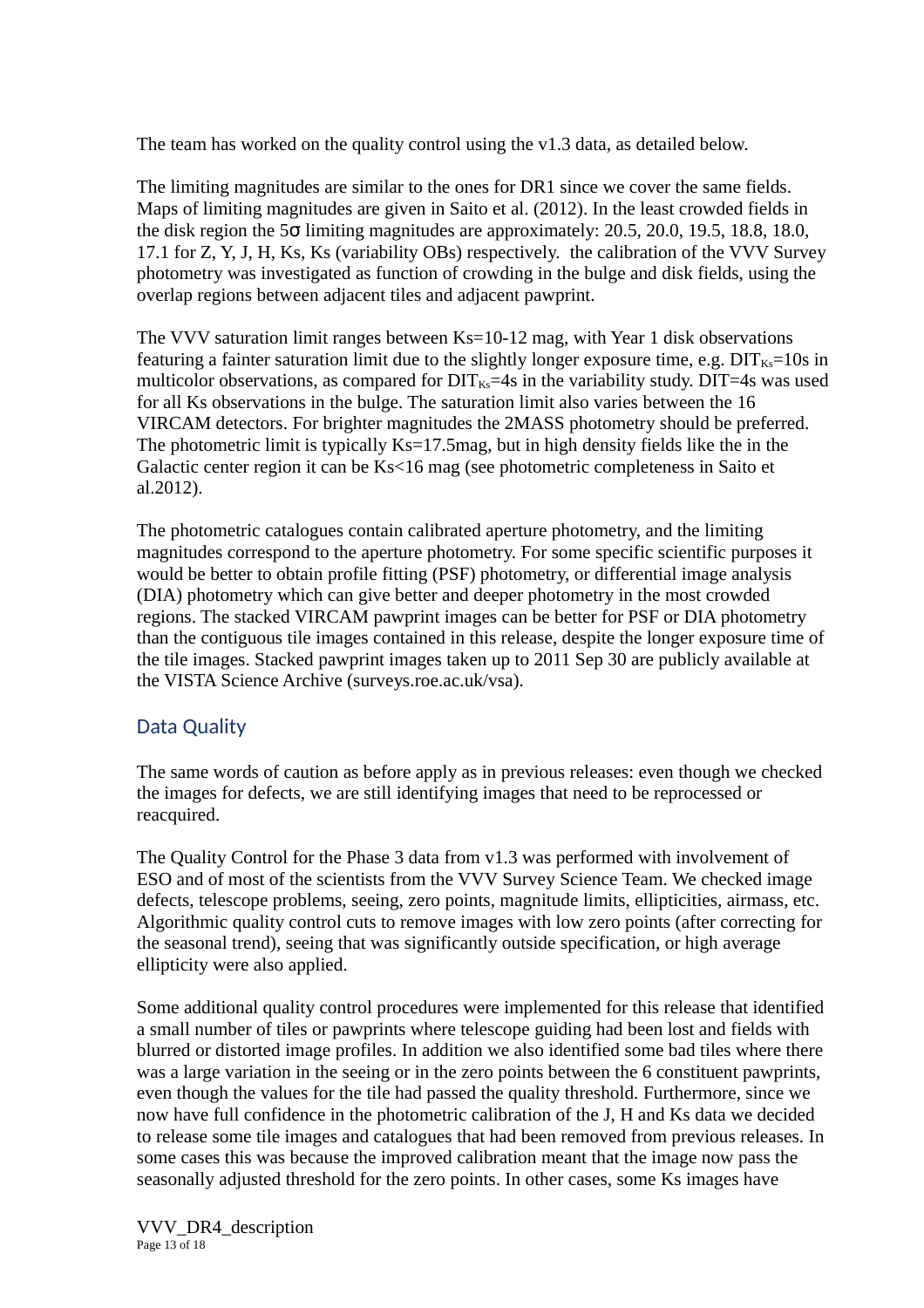variations in the background level that cause a poor cosmetic appearance without significantly affecting the time series photometry, which we consider to be the most important VVV science product. A good cosmetic appearance was required for all of the ZYJHKs master images from the Year 1 campaign to be part of this release.

There are a number of well known image defects intrinsic to VISTA, many of which are illustrated with pictures in the CASU web page located at: casu.ast.cam.ac.uk/surveys-projects/vista/technical/known-issues

#### Known Issues

The Z and Y calibration is fairly good (errors believed to be  $\leq 0.05$  mag) for tiles centred  $>2^{\circ}$ off the Galactic equator but at present it remains unreliable for tiles centred at latitudes  $|b|$  <2°. It had been hoped that ESO observations of standard fields in all filters in the 1<sup>st</sup> year of observation would provide sufficient data to calibrate the VVV Z and Y data but in the event there was insufficient data at similar times and airmasses to VVV. A dedicated VVV Z and Y band calibration programme in photometric conditions has been approved for Period 95 to address the problem in the mid-plane, with the intention of using the overlap regions between tiles and between VIRCAM pawprints to propagate a reliable solution across the whole survey area.

#### Data Format

#### File Types

There are 3 types of file, all in FITS format. Tile images (file names ending in "\_st\_tl.fits.fz"), associated weight maps (file names ending in "\_st\_tl\_conf.fits.fz") and tile catalogues (file names ending in " st\_tl\_cat.fits").

Calibrated magnitudes can be derived from the various aperture fluxes in the catalogues using the equation:

```
CalMag = MAGZPT – 2.5log10(AperfluxN/EXPTIME) – 0.05(Airmass-1) - APCORN
```
where the capitalised variables are quantities available in the FITS catalogue headers and the "N" in AperfluxN and APCORN (the aperture flux and aperture correction terms) should be replaced with the chosen photometric aperture (see list of columns below).  $Airmass = 0.5(AIRM START + AIRM END).$ 

|   | Seg No.        | running number for ease of reference, in strict order of image detec-<br>tions                                                                                                                                                                         |
|---|----------------|--------------------------------------------------------------------------------------------------------------------------------------------------------------------------------------------------------------------------------------------------------|
|   | Isophotal flux | standard definition of summed flux within detection isophote, apart<br>from detection filter is used to define pixel connectivity and hence<br>which pixels to include. This helps to reduce edge effects for all isopho-<br>tally derived parameters. |
|   | X coord        | intensity-weighted isophotal centre-of-gravity in X                                                                                                                                                                                                    |
| 4 | Error in X     | estimate of centroid error                                                                                                                                                                                                                             |
|   | Y coord        | intensity-weighted isophotal centre-of-gravity in Y                                                                                                                                                                                                    |

#### Catalogue Columns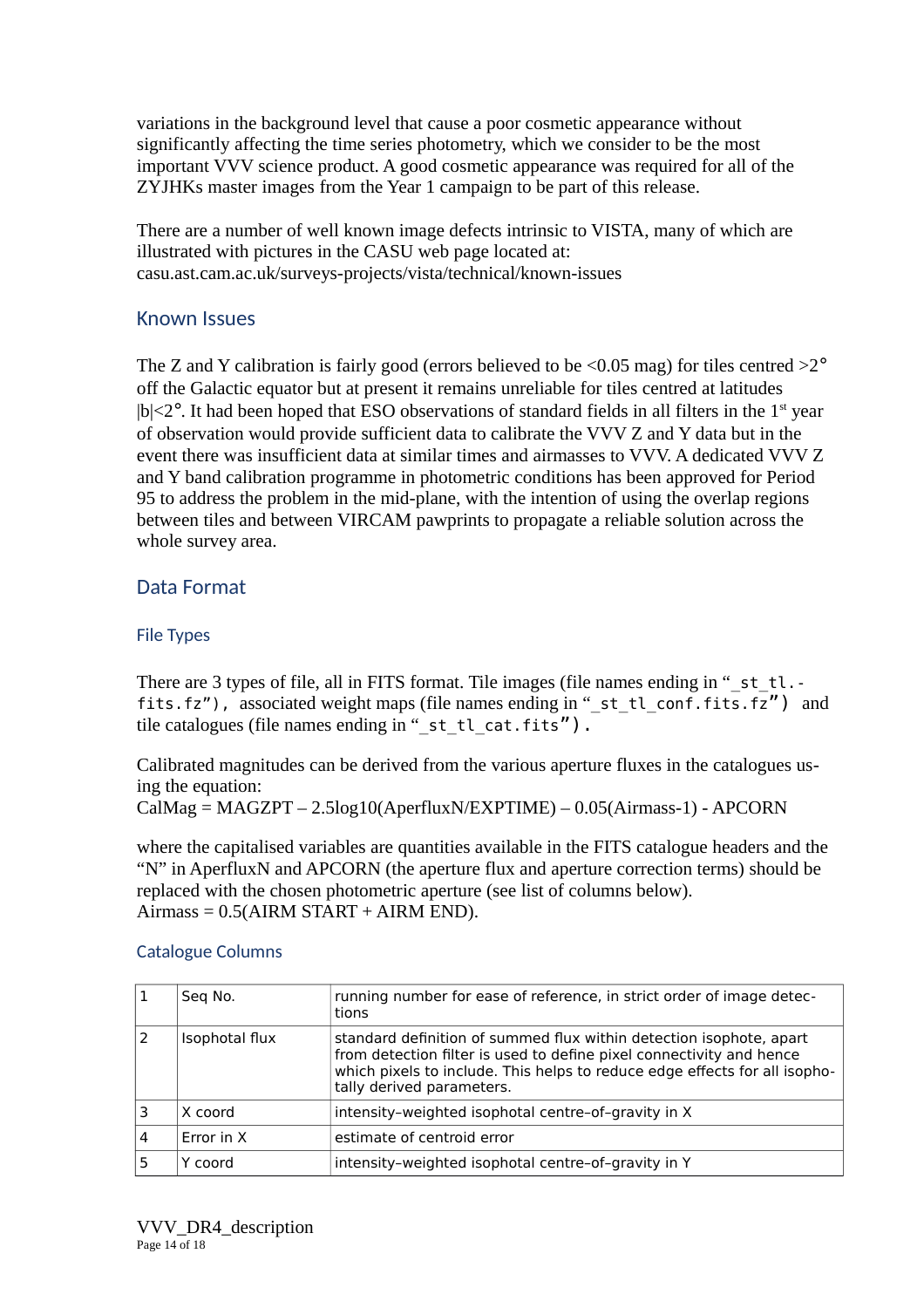| 6  | Error in Y       | estimate of centroid error                                                                                                                                                                                                                                                                                                                                                                                                                                                                                                                                |
|----|------------------|-----------------------------------------------------------------------------------------------------------------------------------------------------------------------------------------------------------------------------------------------------------------------------------------------------------------------------------------------------------------------------------------------------------------------------------------------------------------------------------------------------------------------------------------------------------|
| 7  | Gaussian sigma   | these are derived from the three general intensity-weighted second<br>moments                                                                                                                                                                                                                                                                                                                                                                                                                                                                             |
| 8  | Ellipticity      | the equivalence between them and a generalised elliptical Gaussian                                                                                                                                                                                                                                                                                                                                                                                                                                                                                        |
| 9  | Position angle   | Orientation (east of north) of the elliptical Gaussian, in degrees                                                                                                                                                                                                                                                                                                                                                                                                                                                                                        |
| 10 | Areal profile 1  | number of pixels above a series of threshold levels relative to local sky.                                                                                                                                                                                                                                                                                                                                                                                                                                                                                |
| 11 | Areal profile 2  | levels are set at T, 2T, 4T, 8T 128T where T is the threshold. These                                                                                                                                                                                                                                                                                                                                                                                                                                                                                      |
| 12 | Areal profile 3  | can be thought of as a sort of poor man's radial profile. Note that for<br>now deblended, i.e. overlapping images, only the first areal profile is                                                                                                                                                                                                                                                                                                                                                                                                        |
| 13 | Areal profile 4  | computed and the rest are set to -1, flagging the difficulty of comput-<br>ing accurate profiles                                                                                                                                                                                                                                                                                                                                                                                                                                                          |
| 14 | Areal profile 5  |                                                                                                                                                                                                                                                                                                                                                                                                                                                                                                                                                           |
| 15 | Areal profile 6  |                                                                                                                                                                                                                                                                                                                                                                                                                                                                                                                                                           |
| 16 | Areal profile 7  | for blended images this parameter is used to flag the start of the se-<br>quence of the deblended components by setting the first in the                                                                                                                                                                                                                                                                                                                                                                                                                  |
| 17 | Areal profile 8  | sequence to 0                                                                                                                                                                                                                                                                                                                                                                                                                                                                                                                                             |
| 18 | Peak height      | in counts relative to local value of sky - also zeroth order aperture flux                                                                                                                                                                                                                                                                                                                                                                                                                                                                                |
| 19 | Error in pkht    |                                                                                                                                                                                                                                                                                                                                                                                                                                                                                                                                                           |
| 20 | Aperture flux 1  | The aperture fluxes are sky-corrected integrals (summations) with a<br>soft-edge (ie. pro-rata flux division for boundary pixels). However,<br>for overlapping images they are more subtle than this since they are in<br>practice simultaneously fitted top-hat functions, to minimise the effects<br>of crowding. Images external to the blend are also flagged and not<br>included in the large radius summations. Aperture 1 has a 1.0 arcsec<br>diameter. Each successive aperture increases in size by a factor of<br>sqrt(2) for apertures 1 to 7. |
| 21 | Error in flux    |                                                                                                                                                                                                                                                                                                                                                                                                                                                                                                                                                           |
| 22 | Aperture flux 2  | Flux in a 1.414 arcsec diameter aperture.                                                                                                                                                                                                                                                                                                                                                                                                                                                                                                                 |
| 23 | Error in flux    |                                                                                                                                                                                                                                                                                                                                                                                                                                                                                                                                                           |
| 24 | Aperture flux 3  | Flux in a 2 arcsec diameter aperture.                                                                                                                                                                                                                                                                                                                                                                                                                                                                                                                     |
| 25 | Error in flux    |                                                                                                                                                                                                                                                                                                                                                                                                                                                                                                                                                           |
| 26 | Aperture flux 4  | Flux in a 2.282 arcsec diameter aperture.                                                                                                                                                                                                                                                                                                                                                                                                                                                                                                                 |
| 27 |                  |                                                                                                                                                                                                                                                                                                                                                                                                                                                                                                                                                           |
| 28 | Error in flux    |                                                                                                                                                                                                                                                                                                                                                                                                                                                                                                                                                           |
|    | Aperture flux 5  | Flux in a 4 arcsec diameter aperture.                                                                                                                                                                                                                                                                                                                                                                                                                                                                                                                     |
| 29 | Error in flux    |                                                                                                                                                                                                                                                                                                                                                                                                                                                                                                                                                           |
| 30 | Aperture flux 6  | Flux in a 4.564 arcsec diameter aperture.                                                                                                                                                                                                                                                                                                                                                                                                                                                                                                                 |
| 31 | Error in flux    |                                                                                                                                                                                                                                                                                                                                                                                                                                                                                                                                                           |
| 32 | Aperture flux 7  | Flux in an 8 arcsec diameter aperture.                                                                                                                                                                                                                                                                                                                                                                                                                                                                                                                    |
| 33 | Error in flux    |                                                                                                                                                                                                                                                                                                                                                                                                                                                                                                                                                           |
| 34 | Aperture flux 8  | Flux in a 10 arcsec diameter aperture.                                                                                                                                                                                                                                                                                                                                                                                                                                                                                                                    |
| 35 | Error in flux    |                                                                                                                                                                                                                                                                                                                                                                                                                                                                                                                                                           |
| 36 | Aperture flux 9  | Flux in a 12 arcsec diameter aperture.                                                                                                                                                                                                                                                                                                                                                                                                                                                                                                                    |
| 37 | Error in flux    |                                                                                                                                                                                                                                                                                                                                                                                                                                                                                                                                                           |
| 38 | Aperture flux 10 | Flux in a 14 arcsec diameter aperture.                                                                                                                                                                                                                                                                                                                                                                                                                                                                                                                    |
| 39 | Error in flux    |                                                                                                                                                                                                                                                                                                                                                                                                                                                                                                                                                           |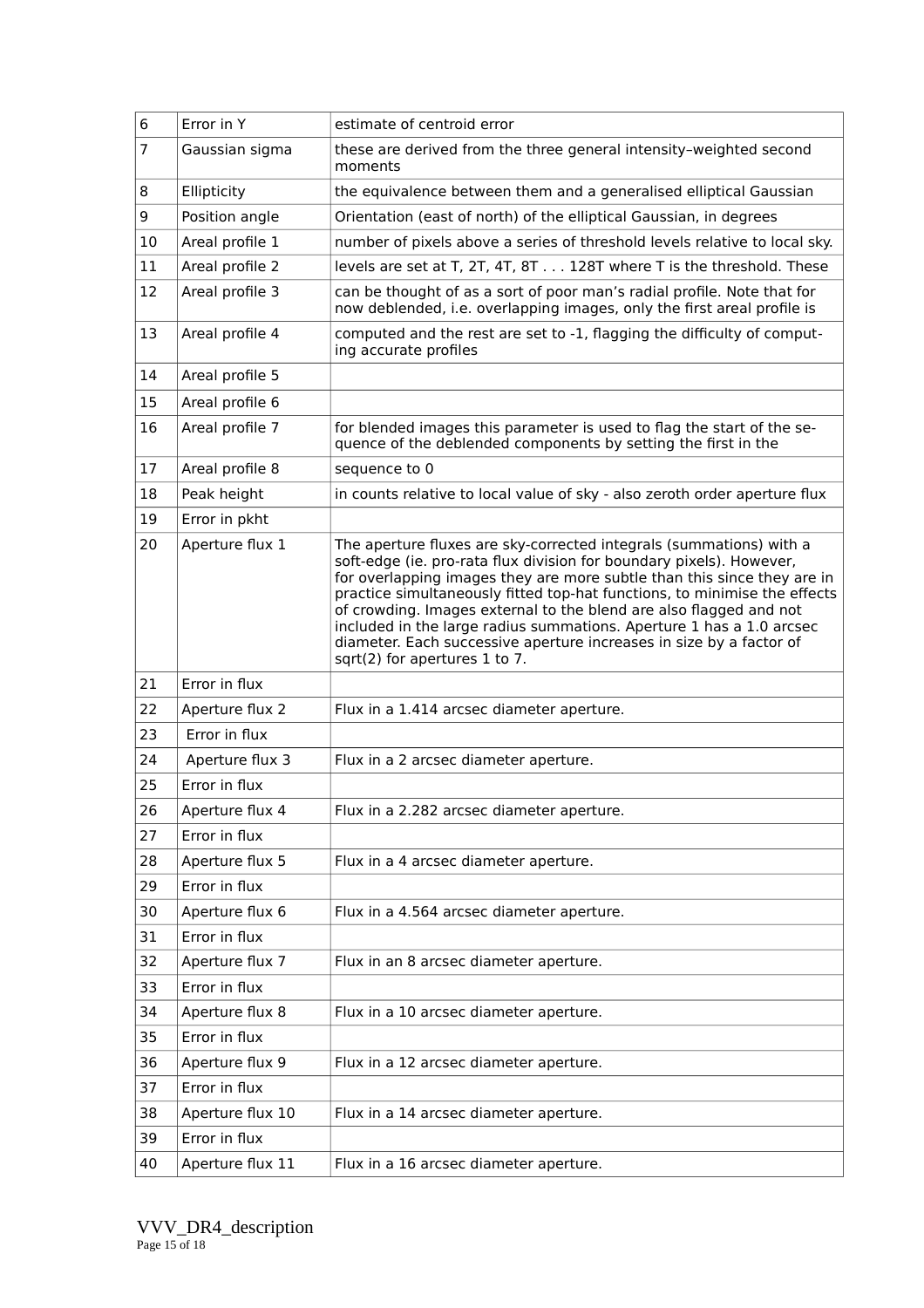| 41 | Error in flux    |                                                                                                                                                                                                                                                         |
|----|------------------|---------------------------------------------------------------------------------------------------------------------------------------------------------------------------------------------------------------------------------------------------------|
|    |                  |                                                                                                                                                                                                                                                         |
| 42 | Aperture flux 12 | Flux in a 20 arcsec diameter aperture.                                                                                                                                                                                                                  |
| 43 | Frror in flux    |                                                                                                                                                                                                                                                         |
| 44 | Aperture flux 13 | Flux in a 24 arcsec diameter aperture.                                                                                                                                                                                                                  |
| 45 | Error in flux    |                                                                                                                                                                                                                                                         |
| 46 | Petrosian radius | rp as defined in Yasuda et al. 2001 AJ 112, 1104                                                                                                                                                                                                        |
| 47 | Kron radius      | rk as defined in Bertin and Arnouts 1996 A&A Supp 117, 393                                                                                                                                                                                              |
| 48 | Hall radius      | rh image scale radius eg. Hall & Mackay 1984 MNRAS 210, 979                                                                                                                                                                                             |
| 49 | Petrosian flux   | flux within circular aperture to $k \times r$ with $k=2$                                                                                                                                                                                                |
| 50 | Error in flux    |                                                                                                                                                                                                                                                         |
| 51 | Kron flux        |                                                                                                                                                                                                                                                         |
| 52 | Error in flux    |                                                                                                                                                                                                                                                         |
| 53 | Hall flux        |                                                                                                                                                                                                                                                         |
| 54 | Frror in flux    |                                                                                                                                                                                                                                                         |
|    |                  |                                                                                                                                                                                                                                                         |
| 55 | Error bit flag   | bit pattern listing various processing error flags initially set to the no. of<br>bad pixels within aperture 3 (the 2 arcsec diameter aperture) - note<br>this can be fractional due to soft-edged apertures                                            |
| 56 | Sky level        | local interpolated sky level from background tracker                                                                                                                                                                                                    |
| 57 | Sky rms          | local estimate of variation in sky level around image                                                                                                                                                                                                   |
| 58 | Av conf          | average confidence level within default rcore aperture useful for spot-<br>ting spurious outliers in various parameter selection spaces                                                                                                                 |
| 59 | <b>RA</b>        | Sexagesimal RA and Dec explicitly put in columns for overlay programs<br>that cannot, in general, understand astrometric solution coefficients.<br>Note r*4 storage precision accurate only to 50 mas.                                                  |
| 60 | Dec              | Astrometry can be derived more precisely from WCS in header and XY<br>in columns 5 and 6                                                                                                                                                                |
| 61 | Classification   | Flag indicating most probable morphological classification:<br>eg. -1 stellar, +1 non-stellar, 0 noise, -2 borderline stellar<br>(Saturated images can be flagged by comparing the peak height +<br>local sky with the SATURATE keyword in the header.) |
| 62 | Statistic        |                                                                                                                                                                                                                                                         |
| 63 | MJDoff           | Offset (in minutes) of the median epoch of observation of each object<br>from the integer Modified Julian Date of the catalogue given by header<br>keyword MJD DAY. The epoch is MJD DAY + MJDoff.                                                      |
| 64 | Blank64          |                                                                                                                                                                                                                                                         |
| 65 | Blank65          |                                                                                                                                                                                                                                                         |
| 66 | Blank66          |                                                                                                                                                                                                                                                         |
| 67 | Blank67          |                                                                                                                                                                                                                                                         |
| 68 | Blank68          |                                                                                                                                                                                                                                                         |
| 69 | Blank69          |                                                                                                                                                                                                                                                         |
| 70 | Blank70          |                                                                                                                                                                                                                                                         |
| 71 | Blank71          |                                                                                                                                                                                                                                                         |
| 72 | Blank72          |                                                                                                                                                                                                                                                         |
| 73 | Blank73          |                                                                                                                                                                                                                                                         |
| 74 | Blank74          |                                                                                                                                                                                                                                                         |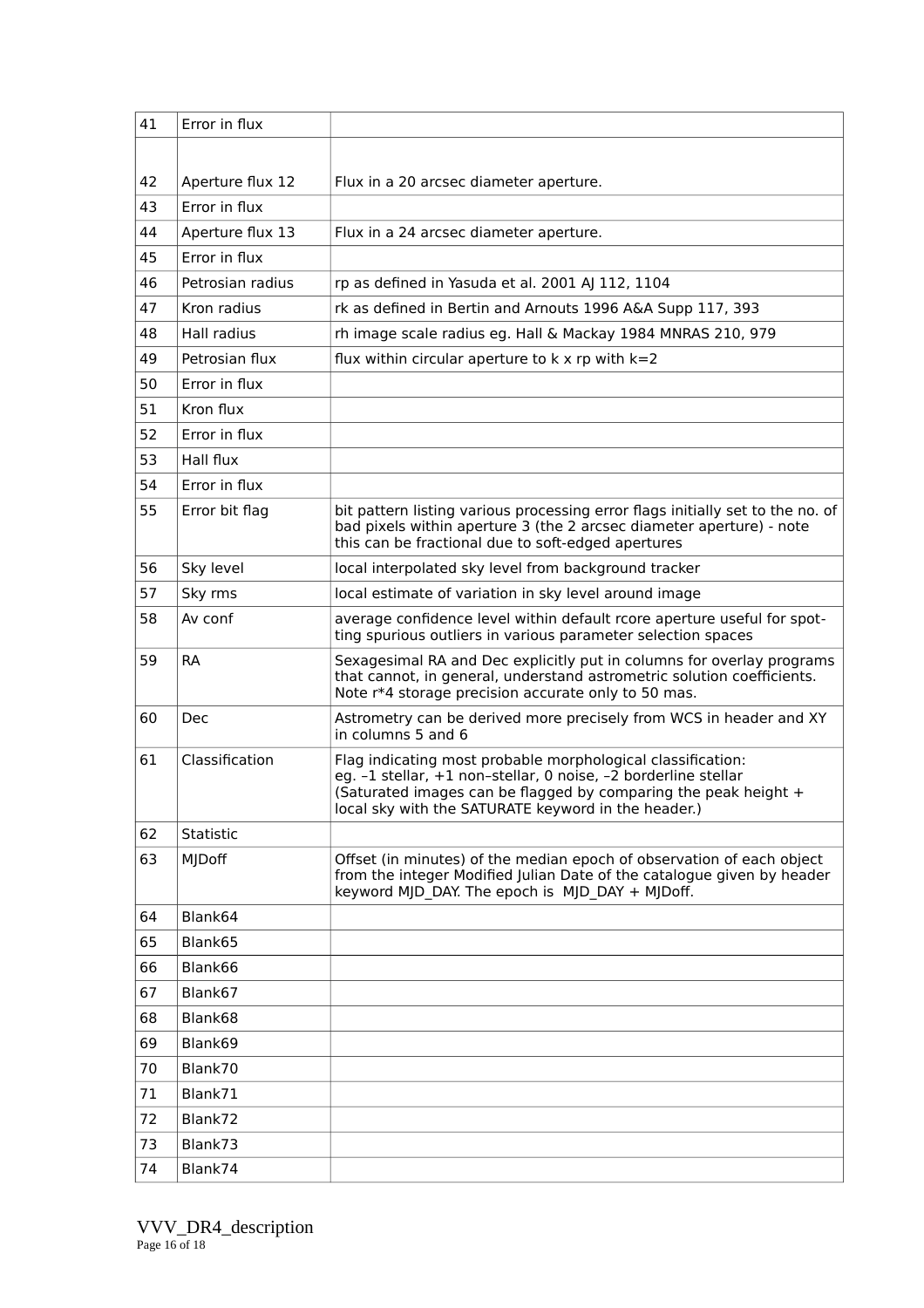| 75 | Blank75 |  |
|----|---------|--|
| 76 | Blank76 |  |
| 77 | Blank77 |  |
| 78 | Blank78 |  |
| 79 | Blank79 |  |
| 80 | Blank80 |  |

#### Acknowledgments

Please use the following statement in your articles when using these data: Based on data products from VVV Survey observations made with the VISTA telescope at the ESO Paranal Observatory under programme ID 179.B-2002.

#### Further Details

More detailed information can be found at: - the CASU webpages http://casu.ast.cam.ac.uk/surveys-projects/vista/

- by contacting the VVV Science Team Members listed at the VVV Survey webpage

#### [http://vvvsurvey.org](http://vvvsurvey.org/)

- the VVV Science Team papers:

D. Minniti, P. W. Lucas, J. P. Emerson, R. K. Saito, M. Hempel, P. Pietrukowicz, A. V. Ahumada, M. V. Alonso, J. Alonso-García, J. I. Arias, R. M. Bandyopadhyay, R. H. Barbá, L. R. Bedin, E. Bica, J. Borissova, L. Bronfman, M. Catelan, J. J. Clariá, N. Cross, R. de Grijs, I. Dékány, J. E. Drew, C. Fariña, C. Feinstein, E. Fernández Lajús, R. C. Gamen, D. Geisler, W. Gieren, B. Goldman, O. González, G. Gunthardt, S. Gurovich, N. C. Hambly, M. J. Irwin, V. D. Ivanov, A. Jordán, E. Kerins, K. Kinemuchi, R. Kurtev, M. López-Corredoira, T. Maccarone, N. Masetti, D. Merlo, M. Messineo, I. F. Mirabel, L. Monaco, L. Morelli, N. Padilla, M. C. Parisi, G. Pignata, M. Rejkuba, A. Roman-Lopes, S. E. Sale, M. R. Schreiber, A. C. Schröder, M. Smith, L. Sodré Jr., M. Soto, M. Tamura, C. Tappert, M. A. Thompson, I. Toledo, M. Zoccali, "VISTA Variables in the Via Lactea (VVV): The public ESO near-IR variability survey of the Milky Way", 2010, New Astronomy, 15, 433 (arXiv:0912.1056)

R. Saito, M. Hempel, J. Alonso-García, I. Toledo, J. Borissova, O. González, J. C. Beamin, D. Minniti, P. Lucas, J. Emerson, A. Ahumada, S. Aigrain, M. V. Alonso, E. de Amôres, R. Angeloni, J. Arias, R. Bandyopadhyay, R. Barbá, B. Barbuy, G. Baume, L. Bedin, E. Bica, L. Bronfman, G. Carraro, M. Catelan, J. J. Clariá, C. Contreras, N. Cross, C. Davis, R. de Grijs, I. Dékány, J. Drew, C. Fariña, C. Feinstein, E. Fernández Lajús, S. Folkes, R. Gamen, D. Geisler, W. Gieren, B. Goldman, A. Gosling, G. Gunthardt, S. Gurovich, N. Hambly, M. Hanson, M. Hoare, M. Irwin, V. Ivanov, A. Jordán, E. Kerins, K. Kinemuchi, R. Kurtev, A. Longmore, M. López-Corredoira, T. Maccarone, E. Martín, N. Masetti, R. Mennickent, D. Merlo, M. Messineo, F. Mirabel, L. Monaco, C. Moni Bidin, L. Morelli, N. Padilla, T. Palma, M. C. Parisi, Q. Parker, D. Pavani, P. Pietrukowicz, G. Pietrzynski, G. Pignata, M.